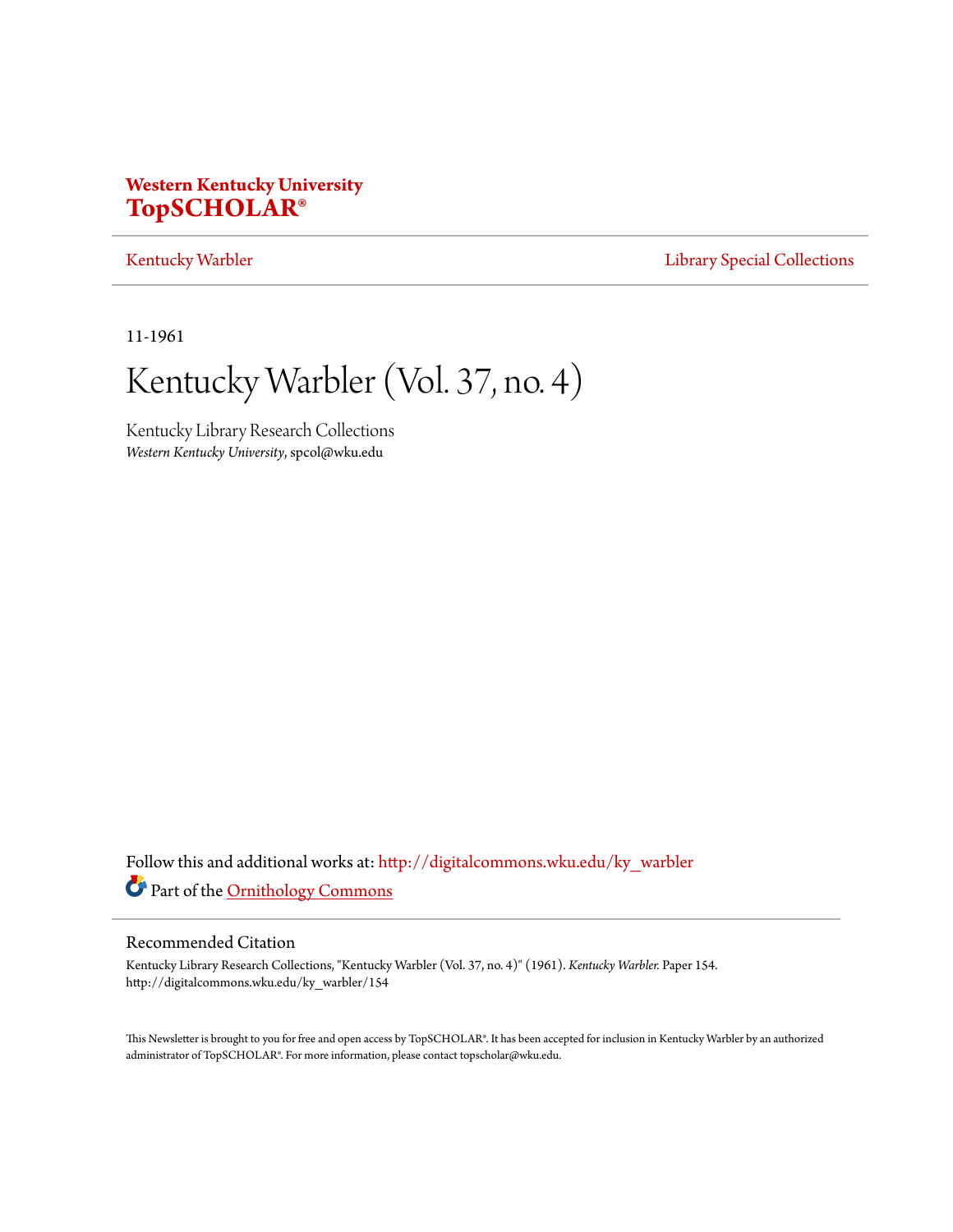# The Kentucky Warbler

(Published by the Kentucky Ornithological Society)

# Vol. XXXVII

# NOVEMBER, 1961 No. 4



Nest of a Train's Flycatcher, at Louisville, July 22, 1961. From Kodachrome by Frederick W. Stamm

(See Photograph on Page 80)

# IN THIS ISSUE

| TRAILL'S FLYCATCHER IN KENTUCKY, Joseph Croft  63 |  |
|---------------------------------------------------|--|
| SOME SUMMER NOTES FROM THE KENTUCKY MOUNTAINS     |  |
|                                                   |  |
| FIELD NOTES:                                      |  |

Barn Swallows Use Nest Six Consecutive Years, Charles S. Guthrie ............ 80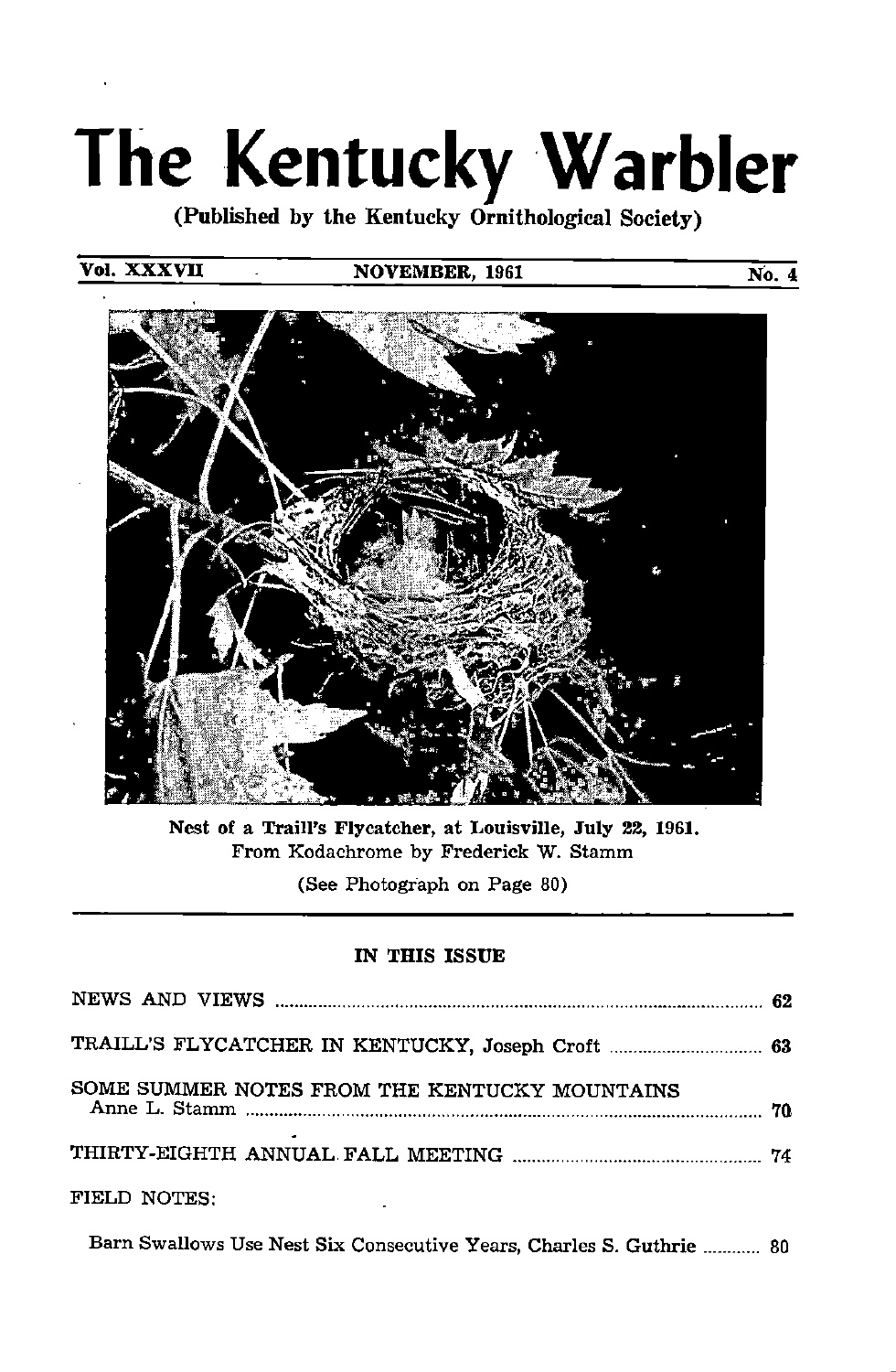## THE KENTUCKY ORNITHOLOGICAL SOCIETY

# (Founded in 1923 by B. C. Bacon, L. Otley Pindar, and Gordon Wilson)

President W. P. Hhoads, Henderson Vice-President A. H. Mayfield, Winchester Corresponding Secretary and Treasurer .... F. W. Stamm, 2118 Lakeside Drive, Louisville 5 Recording Secretary Helen G. Browning, Louisville Councillors: Virginia Smith, Henderson 1959-61 Conley Webster, Lexington 1959-61 Mrs. J. Kidwell Grannis, Flemingsburg ................. 1960-62 Donald Summerfield, Valley Station ..................... 1960-62 Retiring President James W. Hancock, Madisonville Librarian Evelyn Schneider. Louisville Curator Burt L. Monroe, Sr., Ridge Road, Anchorage

## THE KENTUCKY WARBLER

Organ of the Kentucky Ornithological Society. Published quarterly in February. May, August, and November. The KENTUCKY WARBLER is sent to all members not in arrears for dues. Member ship dues are: Active or Regular, \$3.00; Contributing. \$5.00; Student \$2.00; Corresponding, \$2.50; Life, \$50.00. All articles and communica tions should be addressed to the editors. Subscriptions, memberships, and requests for back issues should be sent to the treasurer.

Editors. Gordon Wilson, 1434 Chestnut Street. Bowling Green Anne L. Stamm (Mrs. F. W.), 2118 Lakeside Drive, Louisville 5

Assistant Editors. Leonard C. Brecher, Field Notes; Harvey B. Lovell, Notes on Ornithologists

# NEWS AND VIEWS

Mrs. Paul L. Garrett, long a member of K. O. S., died this summer. In addition to her interest in birds, she was an authority on flowers, especially daffodils, and served as judge in flower shows all over Amer ica. In her later years she transformed the campus of Western State College with her knowledge of trees, shrubs, and flowers.

ste

Our newest group, the Murray Chapter (Murray Bird Club) is busy at work conducting field trips, meetings, etc., and making real progress in building up a splendid membership of active individuals. Mrs. Hunter M. Hancock is secretary, Clell Peterson is president, with Dr. Hunter Hancock acting as advisory counselor.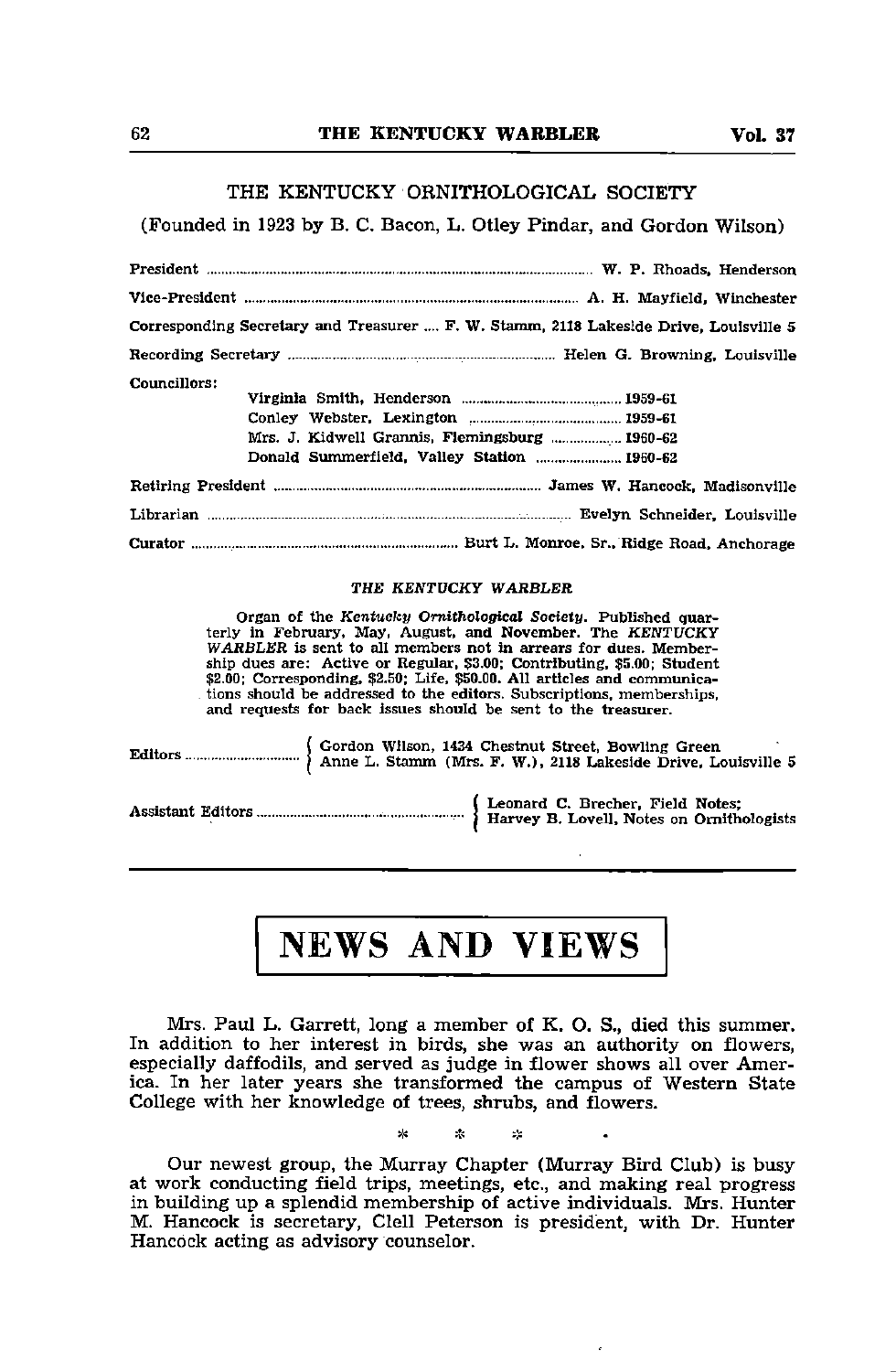# TRAILL'S FLYCATCHER IN KENTUCKY By Joseph Croft, Louisville

Traill's (Alder) Flycatcher (Empidonax traillii) has had a curious position in the ornithological history of Kentucky. Discovered as a sum mer bird in the extreme southwestern part of the state in 1886 by L. Otley Pindar, the species soon thereafter virtually disappears from the records of Kentucky birds. Not until the summer of 1937, when this flycatcher was observed in a swamp near Louisville by Burt L. Monroe and Robert M. Mengel, are there further reports of its probable breeding in the state, and records in the migration season are very meager. The purpose of this paper is to summarize the known distribution of this bird in Kentucky and neighboring areas, and to bring the Kentucky record up to date with a report of observations made in the Louisville area during the years 1956 to 1961, together with an account of what appears to be the first definitely identified nest reported for the state.

## Previous Kentucky Records

Pindar's discovery of Traill's Flycatcher in Fulton County was first reported in The Agassiz Companion in 1886. Considering the difficulty of access to this journal and the interest of Pindar's observations, his note is here quoted in full:

The bird whose name heads this article [Traill's Flycatcher!, is a summer resident here — arrives on the 16th of May, and departs for a warmer region on the 10th of October. This flycatcher is common here, but is easily overlooked. At least it seemg (sic) to be. for I have never heard but two or three people speak of it and most people have never seen it. It generally sits on the top of a broken iron-weed, or on the extreme end of <sup>a</sup> slender limb from which it makes its sallies after its insect prey. I have seen it snatch insects from the water. It is a successful dodger, and I have often seen boys shoot at it with slingshots, or throw stones at it, and I never saw one killed yet with those weapons. It always<br>flies up or down, or to one side just as the stone gets to it, and immediately returns.

The nest of this bird is a pretty structure, though Davis, in his Key, says it is more slovenly built than that of the Acadian. I have never found its nest, but I have a set of three eggs which were collected on the ninth of May, 1886, in Plymouth, Wayne Co., Mich., by Mr. James Purdy. Incubation fresh. The nest was a very compact edifice in the fork of an oak tree thirty feet high. The eggs exhibit the following markings:

No. 1 is rather round, cream coler (sic), with reddish-brown spots at large end. No. 2 is similar but the spots are more numerous. No. 3 is like No. 2 in color but is a longer egg.

It may be noted here that, while Traill's Flycatcher is known to show considerable variation in the placing of its nest, a fork 30 feet high in an oak is a rather unusual place for its nest. May 9 is likewise an un usually early date for a full clutch of eggs for this species. Of a total of 71 egg dates summarized in Bent (1942:213) for the eastern part of the country, from Illinois, Maine, and New York, the earliest date is a May 15 record from Maine. The description of the eggs, however, fits perfectly this species, and it seems clear from a note appearing in 1888 in The Hawkeye Ornithologist and Oologist that Purdy had had considerable experience with the species.

Pindar's next mention of this species appears in a note published in 1888 in The Hawkeye Ornithologist and Oologist. Here he lists Traill's Flycatcher as "A common summer resident" and goes on to say, "I found an empty nest which I take to be of this species at this place [Hickman] last year." In Pindar's next publication in this journal he says, "An error crept into my last paper ... <sup>I</sup> have set down the kingbird as 'not so

 $\mathbf{F}_{\mathbf{p}}$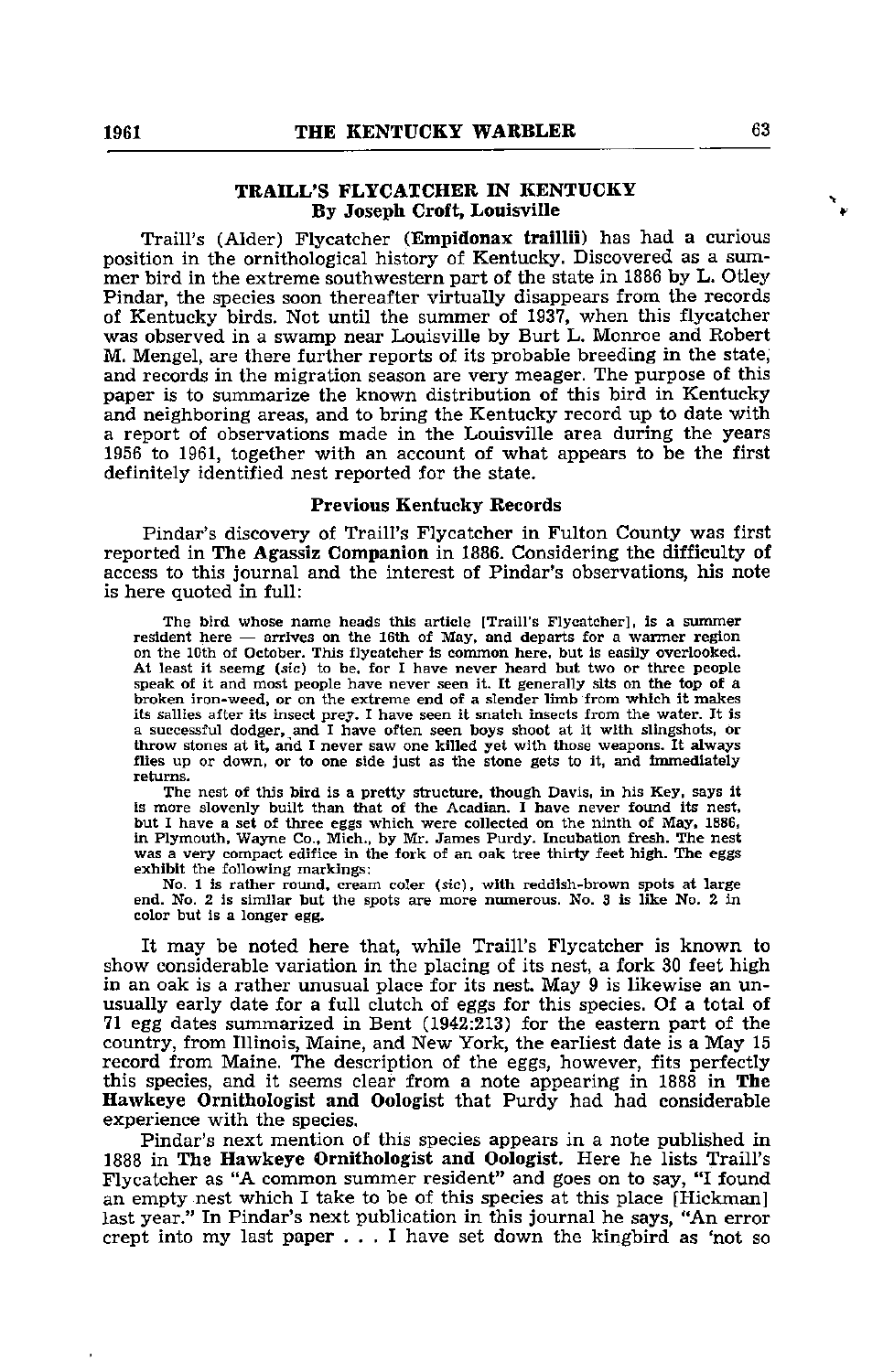common as the next species,' viz., Traill's flycatcher. The kingbird is much more common. The Traill's was much rarer in 1887 than 1886, why, I know not. I hope for an increase of this species in 1888." In two later papers on the birds of Fulton County (1889, 1925) he lists this species as common in migration and rare in summer. In a subsequent paper on the spring and summer birds of Harrison County (1926) he regards the species as a rare migrant.

Apparently the next major reference to Traill's Flycatcher in Ken tucky comes in 1948, when Monroe and Mengel published a note record ing the presence of this species near Louisville during the summers of 1937 and 1938, and the discovery of four young out of the nest on July 30, 1938. No nest was found in either year, however, and "The birds did not return in the spring of 1939, nor have they been found here since then." In the Monroes' recent list of the birds of the Louisville region (1961:34), the status of Traill's Flycatcher is given as "Migrant and summer resi dent: rare in migration, very rare in summer; known breeding in Caperton's Swamp, Indian Hills, 1937-1938, and probable breeding there 1956- 1958." The latter observations will be discussed later in this paper. It might be noted here that the earliest spring date of May 12 given in this recent list is surpassed by Monroe's and Mengel's initial discovery of this flycatcher on May 4, 1937, as reported in their 1948 publication.

Other Kentucky references to this species are few. Gordon Wilson's compilation (1942) of the breeding birds of 15 localities scattered through the state lists the species for Louisville only, where it is listed as rare on the basis of the records cited above. There appear to be only two other published indications of its presence in summer. In Rhoads and Benson's paper on the birds of Audubon State Park, the Alder Flycatcher is in cluded in the list of nesting species (1956:30), but no details are given. On June 1, 1958, Herndon (1958a) recorded a Traill's singing in Jackson County, probably on breeding territory.

The only additional published Kentucky records of Traill's Fly catcher appear to be several included in the Warbler's annual "Big Spring Lists." Since 1945, when these lists were first published, the species has been reported from Murray (1945, 1947), Providence (1945, 1951), Hen derson (1955-1959, 1961), Bowling Green (1957; Wilson, 1957), and Mam moth Cave (1959). These records range from April 26 (1945, Providence) to May 11 (1957, Bowling Green).

# Extension of Eastern Range

In the latest edition of the American Ornithologists' Union Check-List of North American Birds (1957), the southern limits of the eastern breeding range of Traill's Flycatcher are defined as southern Illinois, southern Indiana, Ohio, West Virginia, Maryland, southeastern Pennsyl vania, and thence northeastward to Massachusetts. Observations re ported in Audubon Field Notes for recent years make it clear that this flycatcher is extending its range considerably beyond those limits,

First, however, it should be noted that in the past there have been several marginal records of this species in summer. In the summer of 1946, Stevenson (1947) found the species in southwestern Virginia, near Abingdon. This area is about 50 miles from the nearest part of the Kentucky line. It may also be noted that, in extreme southwestern Ohio, Kemsies and Handle (1953) say of Traill's: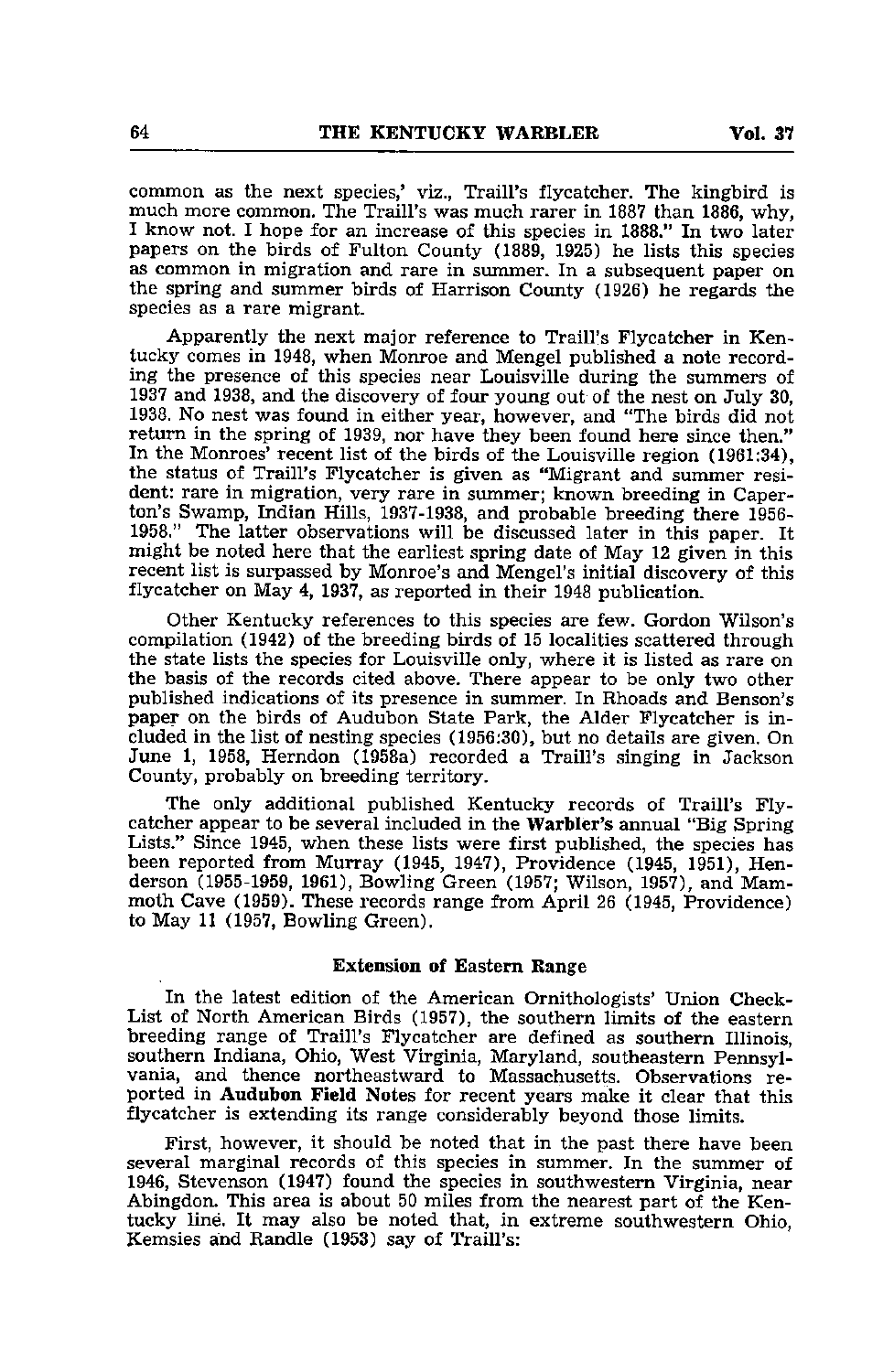A fairly common nesting species around bodies of water, with an ever-increasing tendency to extend its nesting range a considerable distance from water into fields and along dry roadsides.

Ten years ago this species was considered a rare migrant in this area. The first suspcted breeding record was a July 4. 1931 record of the species by Maslowski. The increase of this bird in our area during the last ten years has been nothing short of phenomenal.

Reports in Audubon Field Notes indicate that the recent expansion of Traill's breeding range has accompanied the increasing abundance of the species in many parts of the previously occupied breeding area. For ex ample, Brooks (1955:378) reports one observer's conclusion that Traill's "is now the most abundant of the flycatchers in northern Ohio." In the same article Brooks says that the species in 1955 was reported "locally abundant in Jefferson Co., W. Va., at elevations of about <sup>500</sup> feet," where as formerly it had been thought "restricted to a few high mountain bogs in West Virginia." The breeding season of 1956 brought further indica tions of a range extension in the Appalachian region (Breiding, 1956:384).

The most unusual record of this species reported for the 1956 breeding season, however, was the discovery of four pairs of Traill's near North Wilkesboro, North Carolina (Smith and Stevenson, 1958). One male was collected on June 13, and on July 1 the young of one pair were heard calling. The following year Smith found four pairs in the same general area; again, indications of young were observed, but no nest was found (Chamberlain, 1957:398). In 1958 Smith again found two pairs of Traill's at North Wilkesboro, but no nest was discovered (Chamberlain, 1958:404).

The summer of 1958 also found Traill's Flycatcher breeding for the first time in two other southeastern states. After the first spring specimen for Georgia had been collected at Atlanta on May 4 by Phillip Kahl and William W. Griffin, at least three Traill's "were heard singing on territory." On June 1, Griffin "discovered <sup>a</sup> nest under construction; <sup>3</sup> eggs were laid." (Chamberlain, 1958:404). Then, on June 22, Herndon and H. P. Langridge established the first breeding records for Tennessee with the discovery of three nests in a swampy area near Elizabethton (Herndon, 1958b). Young were fledged from all three nests by July 21.

The breeding season of <sup>1959</sup> found this flycatcher again occupying its newly acquired breeding grounds in Tennessee and Georgia. Two nests were found near Elizabethton (Herndon, 1959), and two others at Atlanta (Chamberlain, 1959:425). At North Wilkesboro, North Carolina, two pairs were again reported nesting (Chamberlain, loc. cit.). Meanwhile, to the northeast, the discovery of a nest with two eggs, later abandoned, established Traill's as a nesting bird in the District of Columbia (Scott and Potter, 1959:423).

In 1960, for the fifth consecutive year, Smith found the species near North Wilkesboro, where two pairs were again observed (Chamberlain, 1960:443). For the third consecutive year Traill's nested near Elizabethton, where a total of eight nests were found. Three of these nests were at a new location, and another singing bird was observed at a third location (Herndon, 1960). There was no report from Atlanta.

These records clearly show that for the past several years Traill's Flycatcher has been extending its breeding range at an explosive rate. The evidence indicates that this species is now becoming established as a breeding bird in Kentucky, Virginia, Tennessee, North Carolina, and Georgia, all areas south of the breeding range as outlined in the Check-List.

Ŋ,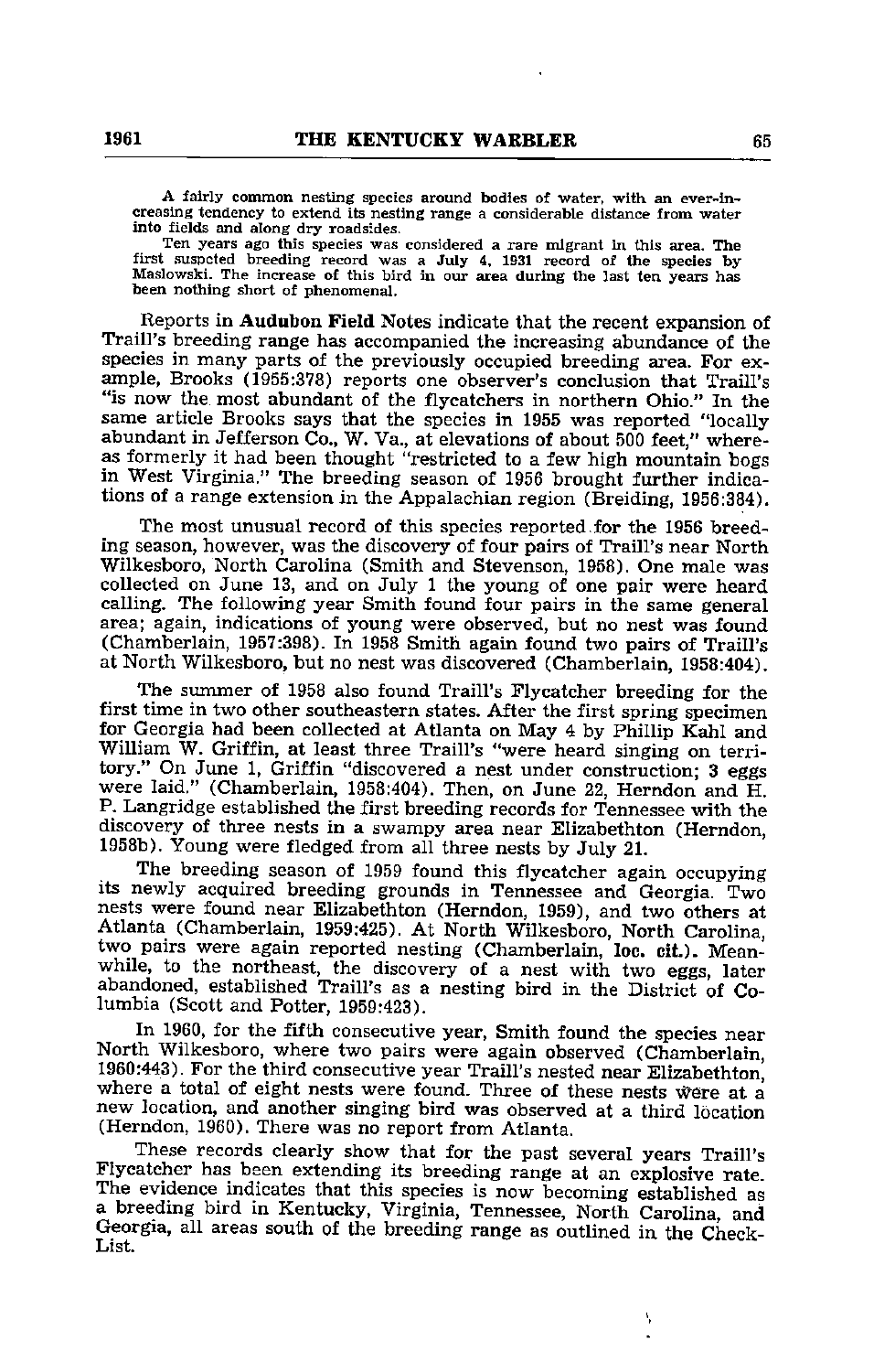# Observations at Louisville, 1956-1961

On the morning of May 13, 1956, Eric Mills, Haven Wiley, and I were looking for migrants in the Caperton's Swamp area. As we worked along the edge of one of the ponds, we were surprised to hear the explosive fitz-bew song of Traill's Flycatcher coming from the vicinity of a willow thicket. At the time we naturally considered this bird a transient visitor. When I visited the area a month later, however, on June 17, a Traill's was singing from the topmost branches of a 30-foot dead tree in the same area. This tree stood alongside a private drive and at the edge of a dense bushy thicket, between one of the ponds and a small marshy area. A non-singing bird, presumably a female, was also present. During the next three weeks I frequently visited the swamp, in hopes of discovering a nest. Although the male flycatcher made frequent flights from its sing ing perch down into the thicket, very often disappearing into the same spot, several intensive searches of the entire thicket failed to disclose a nest. About the first of July, this bird, which had formerly been so con spicuous as it sang from its exposed perch, became very quiet and diffi cult to observe, and the last time I saw it was on July 4.

Traill's Flycatcher appeared in the area again the following year. On May 18, 1957, I observed five of these flycatchers singing in the wil lows. One of these birds sang the same fitz-bew song of the previous year's bird, while the other four had a somewhat different and longer song, though of the same "sneezy" quality. Unfortunately, I am unable to give any detailed notes on these variant songs. In late June a Traill's was occupying the same singing perch as had been used the year before, and a presumed female was again present. On one occasion one of the birds was observed carrying grasses, but no nest could be found.

In 1958 I did not visit the Caperton's Swamp area from early May until mid-June. On June 12 a singing Traill's was located at the same spot for the third consecutive year. I was unable to find this bird in the area after late June, however. The only subsequent observation that year was on July 12, when a Traill's was heard to sing briefly from a brushy area along the Middle Fork of Beargrass Creek, about a quarter of a mile from the regular territory.

The summer of 1959 passed without any observations of Traill's Flycatcher. In 1960 again I was unable to locate the species around Caper ton's Swamp. On July 31 of that year, however. Haven Wiley and I ob served two Empidonax flycatchers in one of the willow thickets at the Falls of the Ohio. Although the birds were not heard to sing, the date and habitat leave little doubt that they were Traill's. They were seen again on August 13.

The summer of 1961 brought Traill's Flycatcher to the Louisville area in force, and the breeding of the species was finally established by the finding of an occupied nest. On the evening of June 4, shortly after returning from school for the summer, I was searching through the marshy area lying between Indian Hills Trail and the Louisville Country Club Road. This area is only a few hundred yards from where Traill's Flycatcher occurred in the summers of 1956 to 1958. While I was exam- -ining a strange-looking bird which turned out to be a Java Sparrow (Munia oryzivora), obviously an escaped cage bird, my ear was caught by the unmistakable fitz-bew of Traill's Flycatcher. A few minutes' search showed that at least two birds, possibly three, were present.

This area was kept under observation, and a careful but fruitless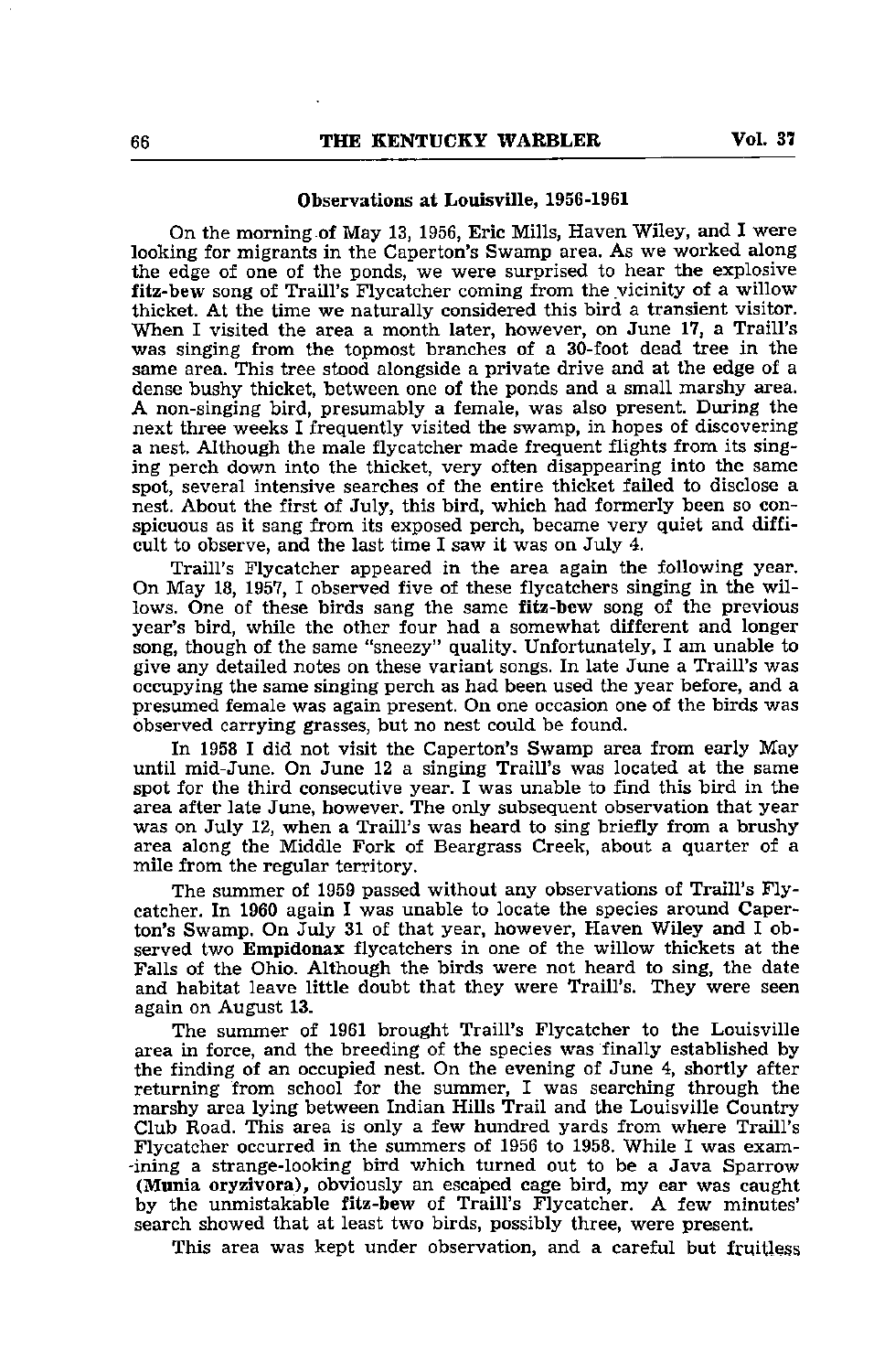search for the nest was made on several dates. Finally, on July 13, as I entered the marshy area, one of the flycatchers gave an excited call from the far side of a clump of willows. I selected a nearby group of small maple saplings as the most suitable place for the bird's nest, and upon looking into the foliage found a compact and beautifully constructed nest containing three eggs. The nest was built in a fork about three feet from the ground, in a sapling about eight feet tall, and was well shielded from above by the foliage. The eggs were of a creamy buff color with a scattering of darker spots around the large end.

On July 19, Mr. and Mrs. Frederick Stamm and I visited the nest, which now contained one newly-hatched young bird and the remaining two eggs. The male flycatcher sang several times from a willow about 10 yards from the nest. On July 22 we retvurned and found three young in the nest. The young were an orange color with some grayish down; their eyes were still closed. One of the adult birds was observed carrying food. No song was heard on this visit. Mr. Stamm took a num ber of slides of the nest and young and of the nesting habitat. On July 28 the Stamms visited the nest to take additional photographs. On this date the feathers of the young had still not shot from the sheaths, but the eyes were open. Mrs. Stamm banded two of the nestlings, which gave soft, twittering, scarcely audible notes as she held them in her hand. The following afternoon Mrs. Stamm and I stopped at the nest and saw that all three young were still there. The nesting site was not visited again until August 23, when the nest was empty and no young flycatchers could be found in the area, although one adult was seen flitting among the willows.

The nesting area was a large marshy field, much of which is planted in corn in dry seasons. This year, however, there was standing water in some part of the field throughout the summer, and no cultivation was attempted. Part of the area was grown up in cattails and willows, with a few maple saplings. There was a rank growth of such weeds as burdock, pigweed, Spanish needles, smartweed, and sorrel. The immediate vicinity of the nest was grown up with such vegetation, including a scattered growth of cattails. About 20 feet away and on the other side of a small drainage ditch was a willow thicket. One particularly tall willow in this thicket was frequently used as a lookout perch by the flycatcher. The ground about the nest was soggy throughout the nesting season and at times was under an inch or two of water. Other birds nesting nearby were Yellowthroats (Geothlypis trichas), Redwinged Blackbirds (Agelaius phoeniceus), Indigo Buntings (Passerina cyanea), and Song Sparrows (Melospiza melodia). Two Redwing nests were found in the nearby wil lows.

Mrs. Stamm has kindly prepared the following description of the nest: "The nest is compact and neatly decorated on the exterior with greyish silver-like fiber strands (perhaps milkweed) that circle the nest particularly on the upper part, and are also used to fasten it to the larger stem of the fork. It is a beautifully made nest and seems rather large for so small a bird. Its outside depth is two and seven-eighths inches; in side depth, one to one and one-quarter inches; outside diameter, three inches; inside diameter, two and one-quarter inches ... It is composed entirely of fine grasses and the greyish fibers mentioned above; it is thickly walled . . . The lining is composed of very fine hair-like, dried, dark grasses . . . The outside is neatly finished save for the back, which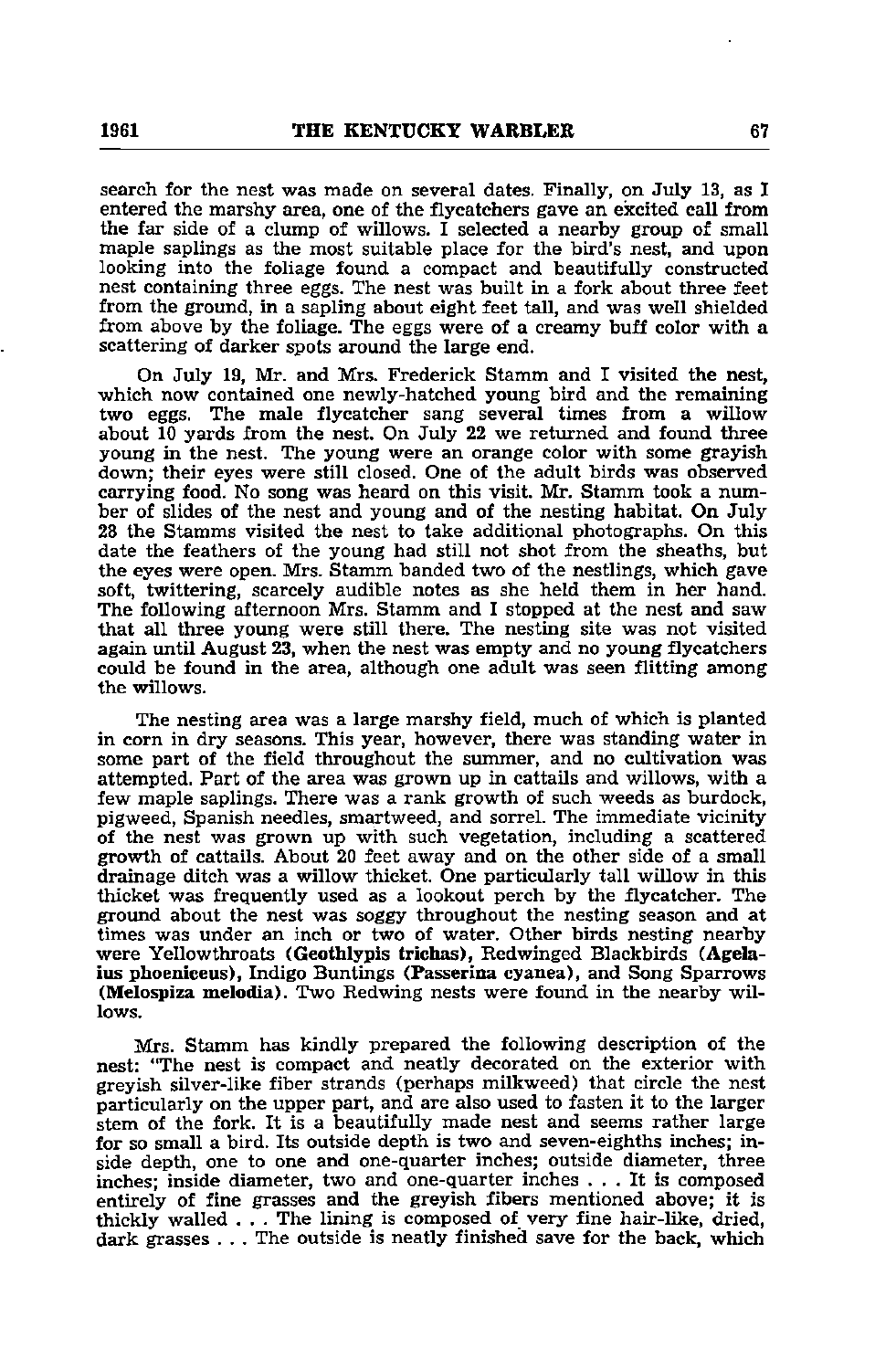shows some ragged effects of the grey fibers that are loosely arranged."

This summer I visited the Traill's territory of previous years only once, in early June, and did not see the flycatcher there. However, Mrs. H. V. Noland tells me that she found Traill's singing at that location during the summer.

While the Caperton's Swamp area was being kept under observation, another Traill's Flycatcher was discovered 20 miles away, in the far southwestern corner of Jefferson County. There, near Pendleton Road and Brier Creek, and within 100 yards of the Bullitt County line, a Traill's was found singing from a telephone wire on June 30. This location was a low-lying corner of a pasture and was grown up in willows. Since at the time I was unable to spend more than a few minutes in the area, on July 4 I returned to search for a nest, but met with no success. Again on July 16 over an hour was spent combing this small area, bul the only nests found were a Cardinal's (Kichmondena cardinalis) and an Indigo Bunting's; nor was the flycatcher itself seen.

Further indications of the breeding of Traill's Flycatcher in the Louisville area were found in mid-July in Clark County, Indiana, near the Falls of the Ohio. Although these observations are Indiana rather than Kentucky records, they were made quite literally within a stone's throw of the Kentucky line, and within a few hundred yards of the spot where Wiley and I had observed the birds in 1960. On July 16 Mrs. Stamm found a pair of Traill's in a dense growth of giant ragweed mixed with a few willows and Osage orange shrubs. Although the nest was not found, one of the birds was seen carrying food, and the behavior of the pair indicated a nest nearby. On July 20 the Stamms saw three adult Traill's in the same area. Two days later the three of us visited the area, but a search for the nest was again unsuccessful. However, one young Traill's was observed out of the nest on that date.

There were several features common to all the Louisville areas where Traill's Flycatcher was observed. All were among the lowest sections of the region, the elevation of all being between 400 and 450 feet. All were damp locations near bodies of water. All had a dense growth of vegeta tion, with willow usually predominant. It would not be surprising if a close watch on such areas in other parts of the state revealed that the species is now becoming more widely established as a breeding bird. Probably its inconspicuousness when not singing, the impossibility of making a positive identification of a silent Empidonax, its late nesting, and the hot, damp, mosquito-infested character of its usual haunts are reasons why it has not been more often reported.

# Acknowledgments

Special thanks are due to Mrs. Frederick Stamm, who looked up a number of references, prepared the description of the nest, gave me the use of her notes, and prodded me into finishing this paper. Gratitude is also owed Mr. Stamm for his patience in taking photographs in a mosquito-infested swamp during one of the summer's hot spells. Mr. Norman L. Ford, of the University of Michigan Museum of Zoology, supplied a transcription of Pindar's 1886 note in The Agassiz Companion, in addition to sending several other references. And my sister Mary Ethel took on the full-time job of digging up and forwarding the notes and other material left behind by her short-sighted brother on the way back to school.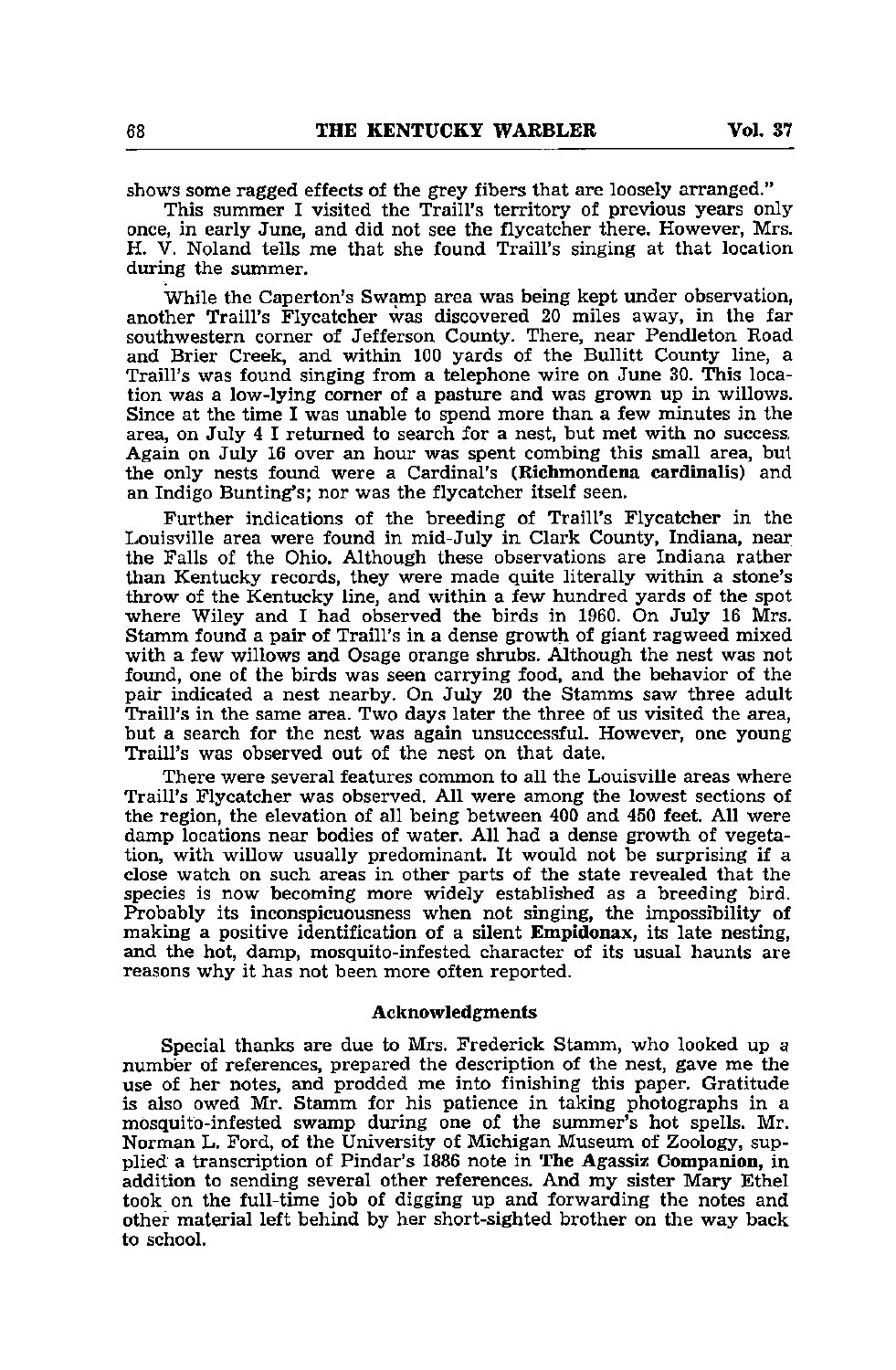# Literature Cited

American Ornithologists' Union

1957 Check-list of North American birds. Baltimore, Md.

Bent, Arthur Cleveland

1942 Life histories of North American flycatchers, larks, swallows, and their allies. U.S. Natl. Mus. Bull. 179.

"Big Spring Lists"

1945 Ky. Warbler, 21:42-48.

1947 Ky. Warbler, 23:48-53.

1951 Ky. Warbler, 27:41-43.

1955 Ky. Warbler, 31:49-52.

1956 Ky. Warbler, 32:47-49. 1957 Ky. Warbler, 33:49-52.

1958 Ky. Warbler, 34:39-42.

1959 Ky. Warbler, 35:49-52.

1961 Ky. Warbler, 37:51-54.

Breiding, George H.

1956 Appalachian Region. Aud. Field Notes, 10:383-385. Brooks, Maurice

1955 Appalachian Region. Aud. Field Notes, 9:377-379.

Chamberlain, B. Rhett

1957 Southern Atlantic Coast Region. Aud. Field Notes, 11:396-399.

1958 Southern Atlantic Coast Region. Aud. Field Notes, 12:404-405.

1959 Southern Atlantic Coast Region. Aud. Field Notes, 13:424-426.

1960 Southern Atlantic Coast Region. Aud. Field Notes, 14:441-444. Herndon, Lee R.

1958a Traill's Flycatcher in Jackson County. Ky. Warbler, 34:57-58.

1958b Traill's Flycatchers breeding in Tennessee. Migrant, 29:37-42. 1959 Traill's Flycatcher. Migrant, 30:40.

1960 Traill's Flycatcher. Migrant, 31:55.

Kemsies, Emerson, and Worth Randle

1953 Birds of southwestern Ohio. Ann Arbor, Mich.

Monroe, Burt L., Sr., and Robert M. Mengel

1948 Alder Flycatcher nesting at Louisville. Ky. Warbler, 24:41.

Monroe, Burt L., Sr., and Burt L. Monroe, Jr.

1961 Birds of the Louisville region. Ky. Warbler, 37:23-42.

Pindar, L. Otley

1886 Train's Flycatcher. Agassiz Companion, 1:29.

1888 Notes on some of the Passeres of Fulton Co., Ky. Hawkeye Om. and Ool., 1:8, 40.

1889 List of the birds of Fulton County, Kentucky. Auk, 6:310-316.

1925 Birds of Fulton County, Ky. Wilson BuU., 37:77-88, 163-169.

1926 Spring and summer birds of Harrison County, Ky. Oologist, 43:20-24.

Purdy, James B.

1888 The Traill's Flycatcher. Hawkeye Orn. and Ool., 1:41-42.

Rhoads, W. P., and King Benson

1956 Birds in Audubon State Park. Ky. Warbler, 32:28-31.

Scott, F. R., and Julian K. Potter

1959 Middle Atlantic Coast Region. Aud. Field Notes, 13:422-424. Smith, Wendell P., and Henry M. Stevenson

1958 Traill's Flycatcher breeding in North Carolina. Auk, 75:95.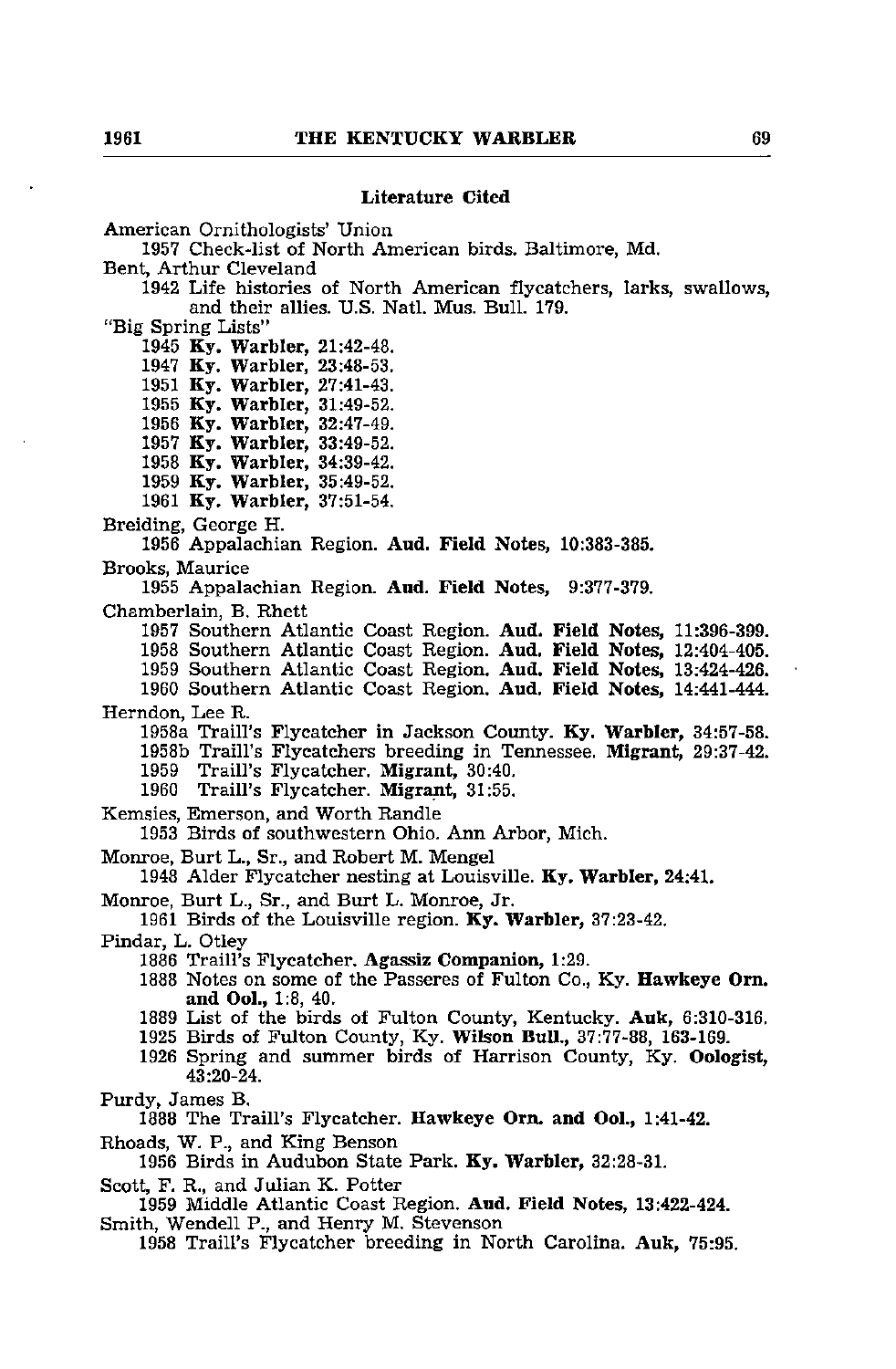Stevenson, Henry M.

1947 Summering of the Alder Flycatcher in southwestern Virginia. Auk, 64:320-321.

### Wilson, Gordon

- 1942 Breeding birds of Kentucky  $-$  a composite list. Ky. Warbler, 18:17-25.
- 1957 Two new migrants at Bowling Green. Ky. Warbler, 33:58.

ż. ير sk.

# SOME SUMMER NOTES FROM THE KENTUCKY MOUNTAINS by Anne L. Stamm

During two business trips with my husband while he made a survey of mountain schools, colleges, and children homes in eastern Kentucky during the summer of 1960, we traveled 1450 miles in 17 mountain counties from June 27 through July 12, and from August 8 through 12; some of the places were in remote areas on mountain tops and valleys; some could be reached only by means of a jeep. This gave me an oppor tunity to check on the bird life in this section, particularly on the Parula (Parula americana), Black-throated Green (Dendroica virens) Warblers, and the Song Sparrow (Melospiza melodia). Studies from the eastern mountains are few. Therefore, these notes, although incomplete, may be of interest. This paper is not intended to list all birds observed, but rather to set forth some observations on the breeding of several species in mid-summer.

The first three days, June 27, 28, and 29, were spent at Natural Bridge State Park, in Powell County. Lovell (Ky. Warbler, 24: 16-17) described this area briefly with comments on some of the birds found one afternoon in June, 1947. As we arrived and walked to the Lodge, a Louisiana Waterthrush (Seiurus motacilla) bobbed up and down on the stone wall to the right of the entrance. It fed each day on the tin roof outside my bedroom window, and carried tid-bits in its bill apparently to young nearby. The first evening there, I was awakened long before dawn by a chorus from the Whip-poor-wills (Caprimulgus vociferus); they kept up their repetitious calls along with those of the bull frogs; later the plaintive notes of the Wood Pewee (Contopus virens) were heard. The Wood Thrush (Hylocichla mustelina) then started a twittering "trem-oo-loo" and soon burst into its melodious song; others joined the beginner; it was difficult to count numbers, as the calls echoed from every direction. The next bird to sing was the Kentucky Warbler (Oporornis formosus), it sang infrequently, punctuated by calls of the pewee. Later a single Robin (Turdus migratorius) was heard, and then the notes of a Cardinal (Richmondena cardinalis) were followed by a Parula Warbler's song. My excitement grew as I checked my watch in the grey mist that clouded the hillsides and darkened the room, when suddently the notes of the Acadian Flycatcher (Empidonax virescens) rang through the stillness of the predawn hours at 4:30 a.m. A Chickadee's (Parus carolinensis) "dee-dee" was heard followed by the rattle of the Belted Kingfisher (Megaceryle aleyon). All of this was my introduction to three rainy days that followed. Despite the intermittent showers and wind storms the following breeding observations were made: A Red-eyed Vireo (Vireo ollvaceus) fed a young fledged Cowbird (Molothrus ater) on June 29 along the roadside. On the path to the Natural Bridge, a male Blackthroated Green Warbler was observed on a hemlock -tree gathering food,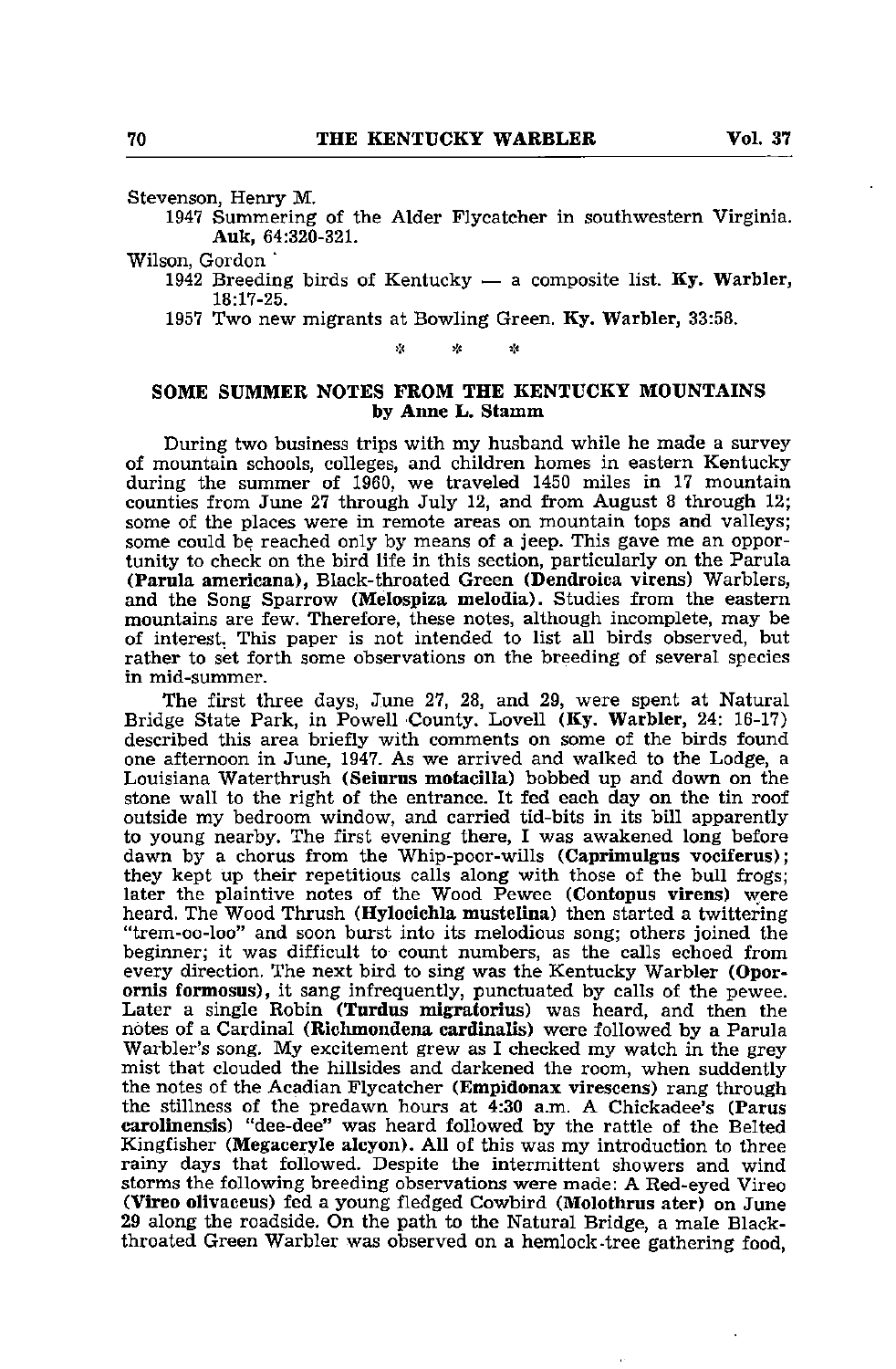and keeping it in its bill. Lovell reported this species "common in the hemlocks on the lower slopes of the park"; it was the only one of this species I saw here, or elsewhere, although on one occasion its song was heard on the hillsides below the Lodge. Yellow Warblers (Dendroica petechia) were observed feeding young birds out of the nest at three different places. In a large hemlock near the Lodge, an Acadian Fly catcher was incubating; the nest was about thirty feet up and on the outer tip of a branch. Phoebes (Sayornis phoebe) were feeding young in a nest beneath the bridge that leads to the park. On June 30. Titmice (Parus bicolor) were noted carrying food to young that were out of the nest. A Robin nest 25 feet up in an evergreen held an incubating bird. A Wood Thrush nest on Jime 29 was observed along the road near the cottages; a bird was incubating each time I passed the nest. The Yellowthroats (Geothlypis trichas) were common along the vine-covered banks of the road. In the picnic area a Parula Warbler sang incessantly from the very top of a sycamore tree. Lovell did not find it here in June, 1947, but found a singing bird at Cumberland Falls State Park, in Whitley County (Ky. Warbler, 24: 16-17). Some of the more interesting finds were: a Black Vulture (Coragyps atratus), Red-tailed Hawk (Buteo jamaicensis), Chimney Swifts (Chaetura pelagica), Ruby-throated Hum mingbirds (Archilochus colubris), Yellow-shafted Flickers (Colaptes auratus), White-breasted Nuthatch (Sitta carolinensis), Black-and-White (Mniotilta varia), Blue-winged (Vermivora pinus), and Prairie (Den droica discolor) Warblers, as well as Summer Tanagers (Piranga rubra), Goldfinch (Spinus tristis), and the Song Sparrow. The latter was not common.

At Campton in Wolfe County in the late afternoon of June 30, I found Song Sparrows singing from many places; Yellow-shafted Flickers, Yel low-throats, and Purple Martins (Progne subis) were also of interest. We drove on to Jackson, Breathitt County, and found Starlings (Sturnus vulgaris) nesting in the gable of Lee's Junior College; the birds were feeding young. About thirty Chimney Swifts flew about the town, and the following morning martins were observed.

On July 1, at Lost Creek, Breathitt County, the Yellow-throated Vireo (Vireo flavifrons) was an interesting find; the White-eyed Vireo (Vireo griseus), Yellow-breasted Chat (Icteria virens), and Indigo Bunting (Passerina cyanea) sang from the blackberry thickets along the road to the Riverside Training School. Phoebes nested here under the eaves of the school building; parent birds were feeding young. Some of the woodland birds included the Hairy (Dendrocopos villosus) and Downy (Dendrocopos pubescens) Woodpeckers, Wood Pewee, Summer Tanager, and Wood Thrush. The Acadian Flycatcher, Yellowthroats, and Song Sparrows sang from the banks along Lost Creek, and the calls of the Kingfishers were also heard. The first Bluebird (Sialia sialis) on the trip was seen near the gymnasium of Riverside School. From here we drove to Buckhorn and Hazard, in Perry County, then on to Hyden and Wendover, in Leslie County. We spent three days in this general area, with headquarters at Hazard. Although the altitude here is only 833 feet, the road from here leads to rugged hillsides, and they are thickly cov ered with beech, walnut, tulip poplar, redbud, sassafras, and wild cherry. Wild grapes were plentiful. Along Middle Fork of Kentucky River, the Wood Thrush, Red-eyed Vireo, Yellowthroat, and Song Sparrow were unusually common.

As we entered Knott County, we found elderberries and giant rag-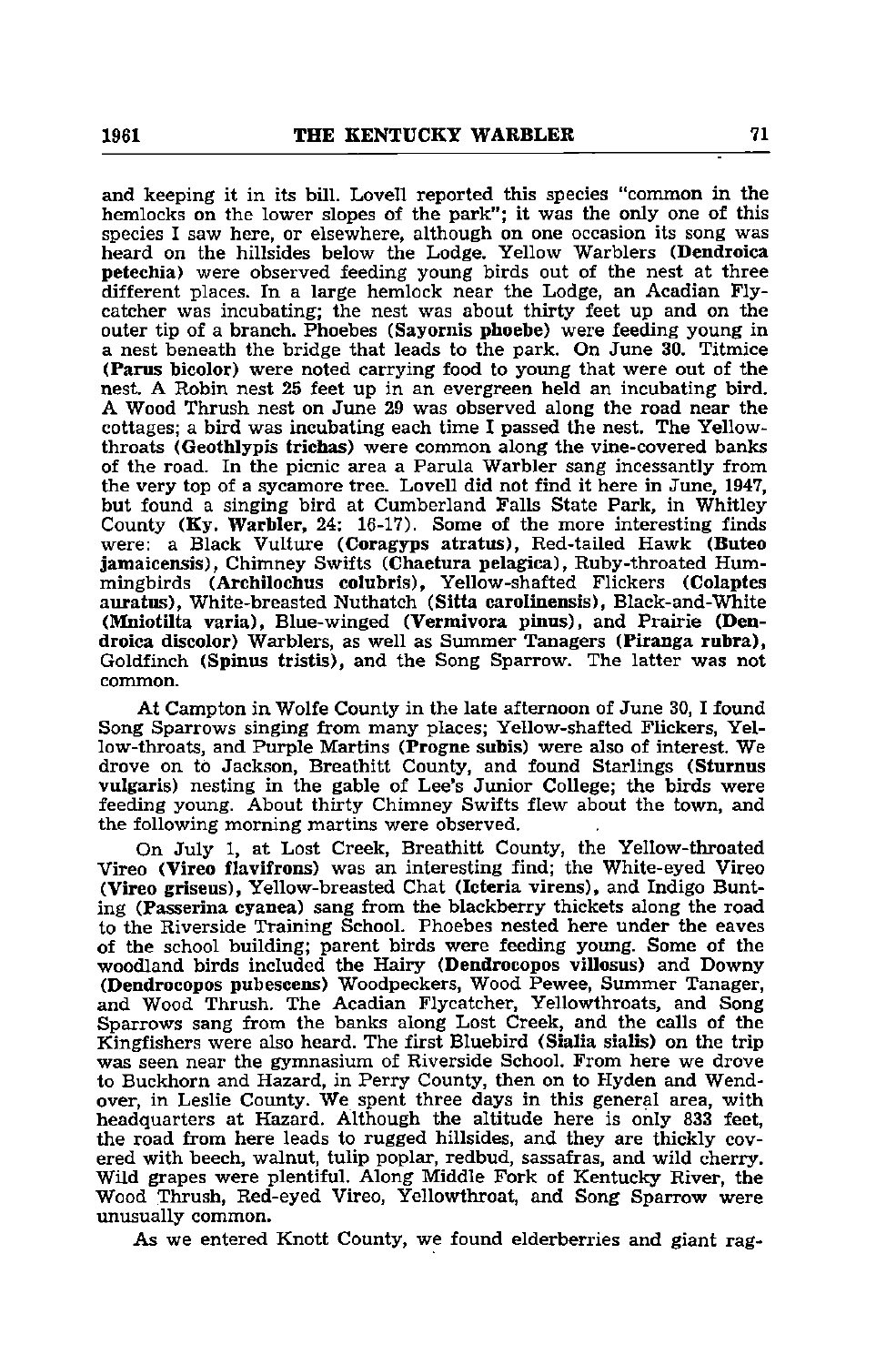weeds growing along Troublesome Creek. Here the swift-flowing water did not keep the Louisiana Waterthrush from foraging along the bank, and one bird appeared unafraid and walked just ahead of me for a con siderable distance in the yard of Hindman Settlement School. Here on a large hemlock I found a male Parula Warbler feeding a young fledgling; its call notes were heard the entire morning of July 4. When I showed the birds to Paul Earp, biologist, he said that a Parula (possibly the same one) had been observed feeding five young. There is little information in the literature as to the breeding status of this species in the eastern moun tains. Olsen (Snowy Egret, 12: 23) lists two summer records for 1936 "one in each of two places where it was last spring: one near highrocks and other along Hollybush Creek (July 5 and June 27 respectively)." He makes no mention of a nest or young. His records are from Pippapass, Knott County, which is twelve miles from Hindman; both of these com munities are in narrow valleys, with an elevation of 1032 feet at Hindman and 1100 feet at Pippapass; rugged mountains rise precipitously above both towns. Wilson (Ky Warbler 18:17-25) lists it as a rare breeding bird in Floyd and Knott County. Another interesting find at Hindman was the nest of the Song Sparrow containing four newly-hatched young; it was sunken in the ground, flush with the bank, and at the base of a ten-inch stump; it was one foot from the edge of the road that leads to Troublesome Creek. The nest was placed amid violets, -sour grasses, plantain, and sweet clover. House Sparrows (Passer domesticus) were feeding young in a nest on the corner of one of the buildings. No Blue Jays (Cyanocitta cristata) were observed in this area. A pair of Blue birds were noted, and were the first observed since the one at Lost Creek.

In the late afternoon of July 4, we discovered a nest of the Roughwinged Swallow (Stelgidopteryx ruficollis) in a shale bank along the road near Allen, in Floyd County; the birds were feeding young. Wilson (Ky. Warbler, 18:23) lists this swallow as an uncommon breeding bird in Floyd and Knott Counties. Rough-wings were also seen at Elkhorn City, and ten miles north of the city in the southern part of Pike County; they were also observed on the lower slope of Pine Mountain. At the Breaks of the Sandy Park a female Indigo Bunting was carrying nesting maof the Sandy Park <sup>a</sup> female Indigo Bunting was carrying nesting ma terial, and two fledglings followed her. The notes of the Kentucky Warb ler were heard at Elkhorn City, and that of the Prairie Warbler two miles east of Ashcamp, in Pike County. Wilson (Ky. Warbler, 18:24) lists the Prairie's breeding status as rare in Harlan County, uncommon in Floyd and Knott Counties. I found them singing only in Powell, Pike, and Knott Counties. Song Sparrows were heard from Shelby Gap to Jenkins, in Pike and Letcher Counties. The altitude at Jenkins is 1527 feet, and southwest of here the road passes through valleys and ascends uplifts of the Cumberland Plateau.

We drove on to Pine Mountain, Letcher County, and spent the night of July 5 and part of the next morning on the summit, where the elevation is 2600 feet. Indigo Buntings were numerous on the mountain top as well as on the slopes. Observations of special interest were: Scarlet Tanager (Piranga ollvacea) feeding three fledglings; Phoebes nesting be neath the eaves of the mountain-top motel; Yellow-billed Cuckoos (Coccyzus americanus), Black-and-white and Hooded (Wilsonia citrina) Warblers, and Summer Tanagers were also present. Driving southwest of the crest, with the Black Mountains on the left and Pine Mountain on the right, the hillsides were covered with dense timber predominantly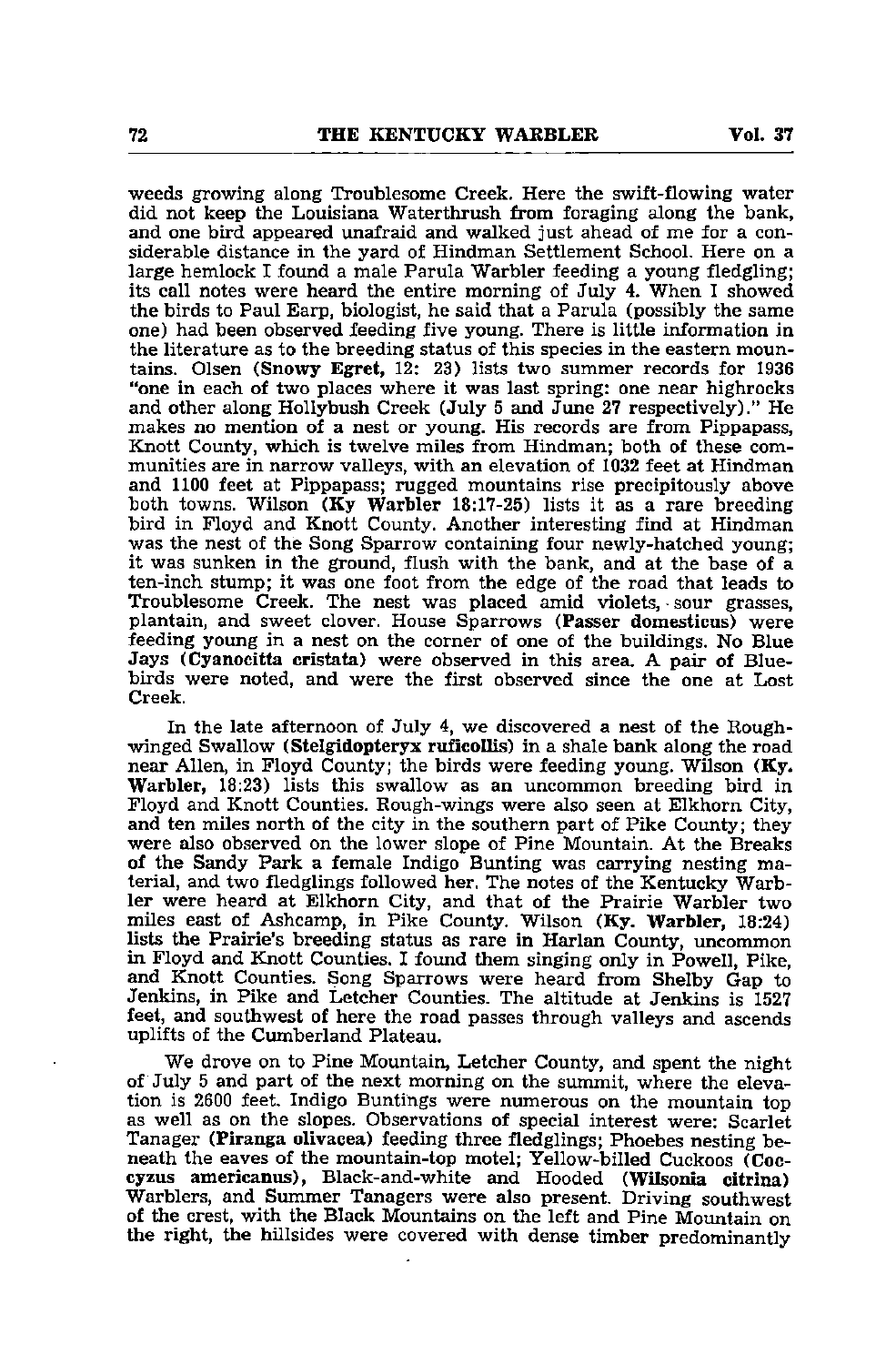oaks, maple, dogwood, some pines and locusts. The under story was com posed of wild hydrangea, wild grapes, solomon's seal, chicory, coralberry, and elderberry. In the open areas sassafras and a few wild cherries and some firs grew.

As one comes down the mountain just east of Cumberland, there is a change in the vegetation; scrub pine predominate here, with some poplars and oaks. An interesting bird at an elevation approximately 1300 feet was a Black Vulture, near Totz, in Harlan County. Warblers on the lower slopes of Pine Mountain included the Prothonotary (Protonotaria citrea). Yellow-throated (Dendroica dominica), Kentucky Warblers, Yellowthroat, and Yellow-breasted Chat (Icteria virens). On the north side of Pine Mountain in the yard of Pine Mountain Settlement School an other nest of the Song Sparrow was found; it was on the edge of a creek bank covered with poison ivy and honeysuckle vines, and just two feet above the water. The parent birds were observed feeding young, and as I neared the nest, a fully-feathered fledgling flushed and fell into the water's edge; no further effort was made to determine the number in the clutch. Details on Cowbird (Molothrus ater) fledgling were published previously (Ky. Warbler, 37:58-59). On the northeast slope of the moun tain, at perhaps an elevation of 1700 to 1900 feet, a Junco (sp. ?) flew across our path; this was the only one seen on the trip. On Route 221 near Jensen, in Bell County, a Ring-necked Pheasant (Phasianus colchicus) was noted; a single Mourning Dove (Zenaidura macroura) in the valley three miles east of Jensen was the first of this species noted.

The August trip took us into Clay County, where we stopped at Oneida, then to Frakes, Bell County, near the Tennessee line. From Frakes we crossed over to Ary, in Perry County, and back by way of Jackson, Campton, and Slade.

A Broad-winged Hawk (Butea Platypterus) soaring over the valley outside of Oneida was interesting, as few hawks were observed in the mountains. A Red-tailed Hawk (Buteo jamaicensis) at Ary, and one at Hindman, Knott County, were the only hawks besides the one at Natural Bridge, in Powell County. A pair of Yellow-throated Warblers stayed in the vicinity of the dormitory at Oneida for more than two hours or the length of time I spent there; one bird chased a Kingbird (Tyrannus tyrannus) repeatedly, as birds do when defending a nest. Here, a Great Blue Heron (Ardea herodias) flew up from the creek; this was the only one observed.

At Pineville, in Bell County, as we stopped for gas, we discovered a dead Grasshopper Sparrow (Ammodramus savannarum) on the car; the bird was still warm and may have been hit somewhere between Flat Lick, Knox County, and Pineville, as we noticed some weedy fields in that stretch of the road. A Bluebird, our fourth on the entire trip, was seen between Pineville and Frakes on Route 190. At Frakes on August 10 a Song Sparrow was noted carrying food and making repeated trips to a thick hedge row where apparently young were out of the nest or still in the nest. This is possibly the most southerly published breeding record for Kentucky, and its location is about four miles from the Tennessee line.

A Belted Kingfisher at Ary, Lost Creek, and Hindman should be mentioned, as this was an uncommon bird in the mountains.

No owls were heard, although at Hindman one of the reliable resi dents said that "whip-poor-wills and owls call at night."

 $\mathbf{I}$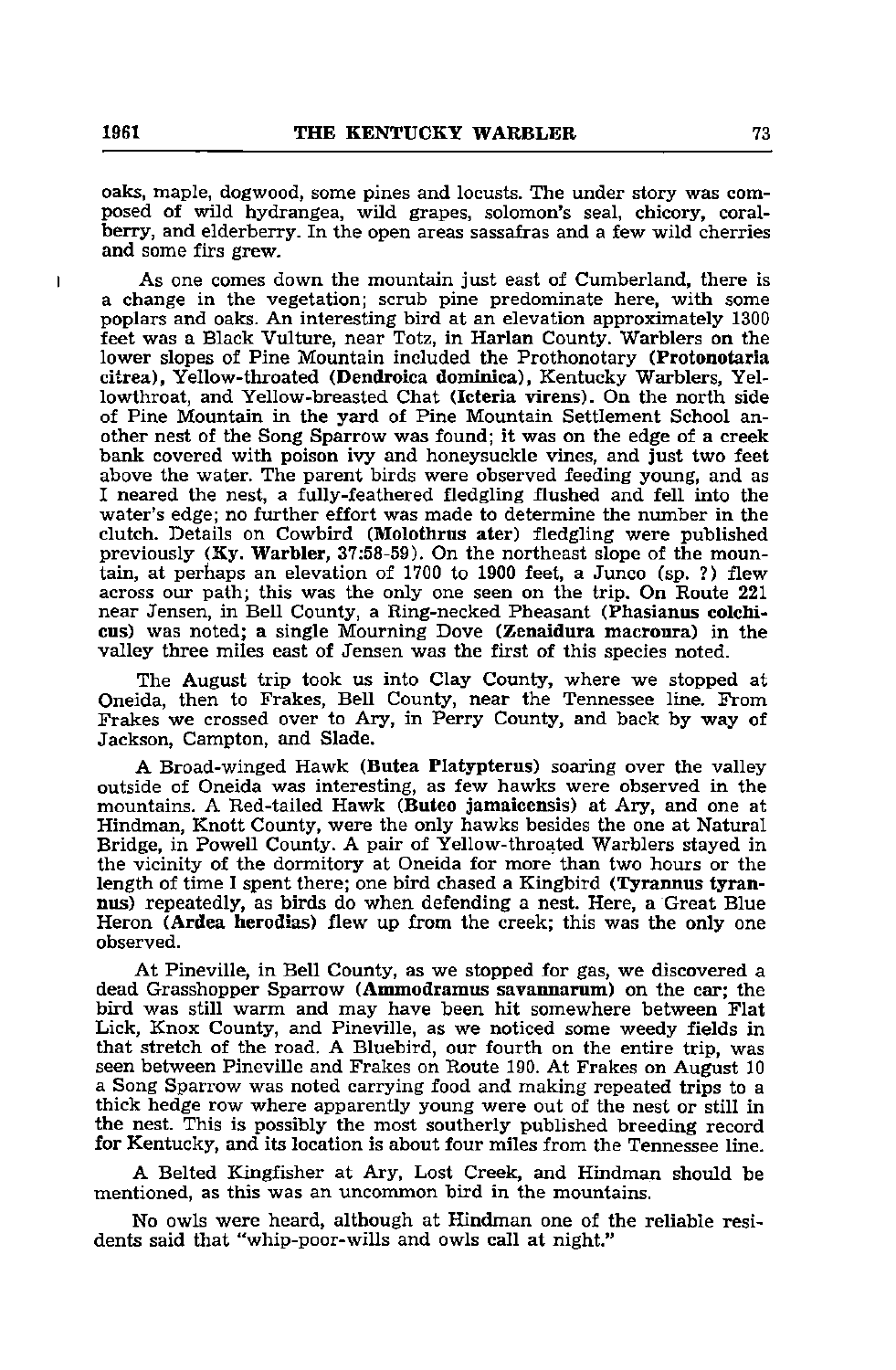Kingbirds were scarce and found at three places: Buckhorn, Oneida, and between Pineville and Williamsburg.

Barn Swallows (Hirundo rustica) were observed at mountain farms at Frakes and Oneida. Purple Martins were seen in mountain towns where suitable houses were available; gourds and roughly-made houses were erected on posts and six to eight birds were noted at Frakes, Jackson, Campton, and three miles east of Campton. Martins were ob served as late as August 11 in Wolfe County.

Parula Warblers were observed only at Hindman and at Natural Bridge State Park. Pine Warblers were found at Pine Mountain State Park and at Cumberland Falls. The Yellowthroats were unusually numerous along mountain streams and valleys.

The Indigo Bunting was very common in the mountain valleys and on hillsides covered with shrubby growth. They were recorded singing as early as 5:00 a.m. and as late as 8:24 p.m. (Eastern Standard time) on July 7 and 8. Not many Rufous-sided Towhees (Pipilo erythrophthalmus) were found except on ridges or mountain tops. The Song Sparrow was everywhere in all eastern Kentucky mountain areas, particularly along the valleys and streams. The species apparently breeds all over eastern Kentucky, as two nests and one other breeding observation were re corded without much effort.

> $\mathcal{L}$  $\mathcal{L}_{\mathcal{L}}$  $\mathcal{L}_\mathcal{A}$

# THIRTY-EIGHTH ANNUAL FALL MEETING Nov. 3-5, 1961

The Kentucky Ornithological Society held its 38th Annual Fall Meeting on Nov. 3-5, 1961, at Mammoth Cave National Park. Registration began on Friday afternoon.

At the Friday evening program, an address of welcome was given by a representative of the Mammoth Cave Park Administration. Mr. W. P. Rhoads, K.O.S. president, introduced Dan M. Russell, of the Kentucky Department of Fish and Wildlife Resources, who spoke on "The Present Status and Management of the Mourning Dove." He discussed the im portance of the dove as a game species, its increase in population since 1953, the banding of nestlings and band recovery rate, and some of the studies still in progress.

Mrs. Anne Stamm read a paper by Joe Croft entitled "The Traill's Flycatcher in Kentucky," in which the state records of this species were brought up to date, including a report of observations made in the Louis ville area during 1956-61. His account of what appeared to be the first definitely identified nest reported for the state was illustrated by color slides taken by F. W. Stamm of the adult bird, the nest and young, and the habitat area.

On Saturday morning groups led by Dr. Wilson, Leonard Brecher, A. L. Powell, and Mrs. Russell Starr drove to the Great Onyx and Crystal Cave areas, opened to the K.O.S. by courtesy of the park management for field trips.

The business session was called to order by Mr. Rhoads at 3:30 p.m. It was moved, seconded, and passed that the minutes of the 1960 Fall Meeting stand approved as published in the Kentucky Warbler. The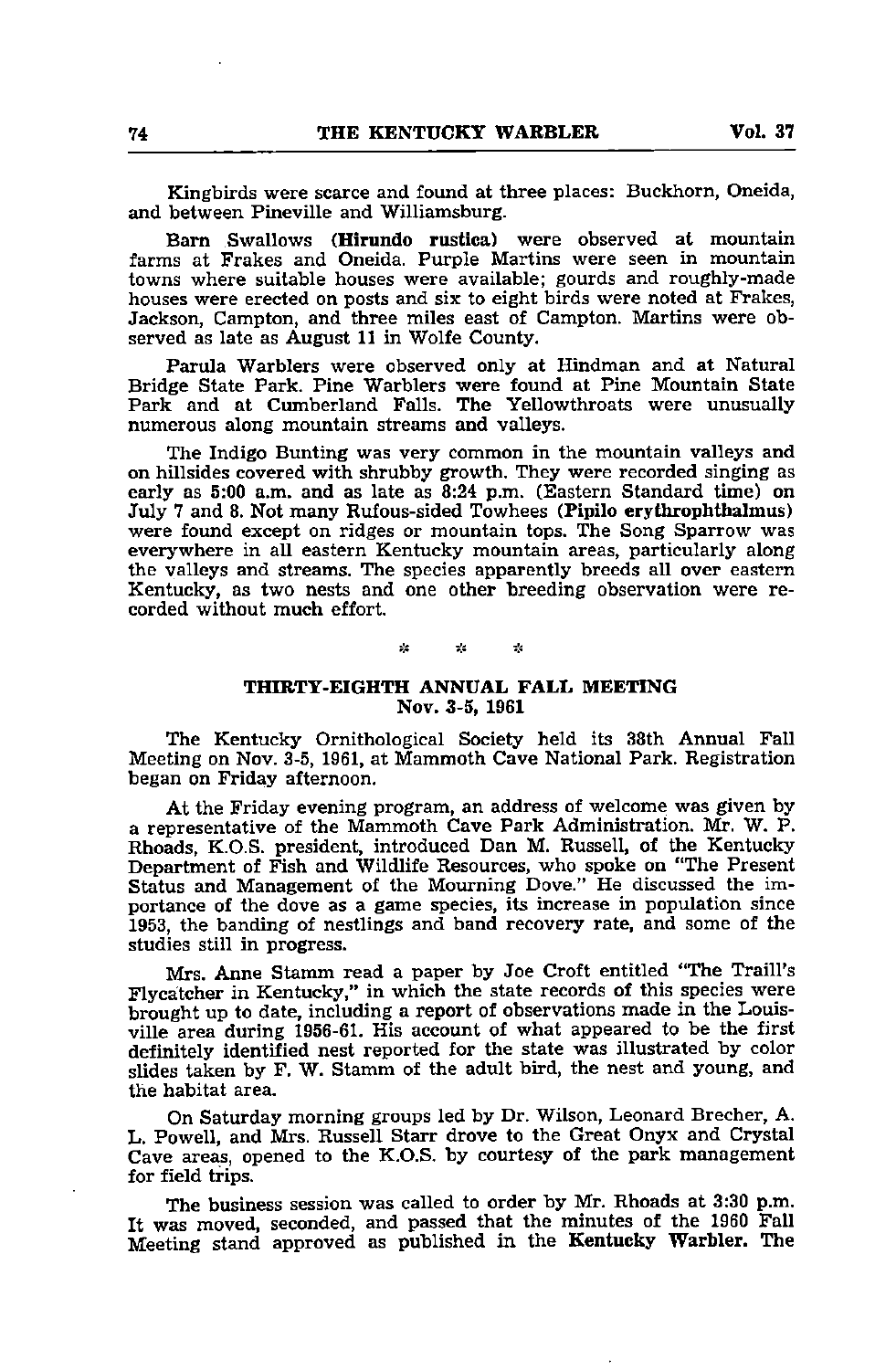minutes of the executive board Meeting of April 8, 1961, were read by Miss Schneider, secretary pro tem. Mr. Rhoads explained the necessary change in the date of the fall meeting. These minutes were approved as read.

Mr. Rhoads reported that after reading the "Wilderness Bill" as men tioned in the board minutes, he wrote to Senator Williams endorsing the bill, and read his letter and the reply he had received.

He reported that the executive board had agreed at its meeting on Friday evening to continue K.O.S. membership in Nature Conservancy. The board had also agreed that the numerous invitations to join other conservation groups would be referred to the members for personal contributions or memberships if they so chose.

Since there was no further old business, Mr. Rhoads called for com mittee reports. Mr. Brecher, chairman of the endowment committee, reported three new life members, bringing the total to 25. He explained the advantages of this type of membership and mentioned that funds from life memberships are invested and that the interest received helps support the Kentucky Warbler. Mr. Stamm gave a comprehensive treasurer's report covering the past 13 months rather than the usual twelve month period. (Report attached.) The motion to receive this report, with deepest thanks to Mr. Stamm for his efficient services over a span of several years, was unanimously approved.

The report of the nominating committee was given by A. L. Powell, chairman, the other members being Dr. Russell Starr and Miss Mabel Slack. The following slate was proposed:

President—A. H. Mayfield, Winchester Vice President—Dr. Russell Starr, Glasgow Corr. Sec.-Treas.—^Mrs. James E. Gillenwater, Glasgow Recording Sec.—Evelyn J. Schneider, Louisville Councillors—Howard P. Jones, Stamping Ground Dr. L. Y. Lancaster, Bowling Green

(Mrs. J. Kidwell Grannis, Flemingsburg, and Donald Summerfield, Valley Station, continue to serve another year as councillors.)

The motion to accept the slate by acclamation was unanimously approved.

Mr. Powell discussed the movement to open the national parks to hunting, and felt that the K.O.S. should go on record as opposing this movement. The motion was made, seconded, and passed unanimously that the corresponding secretary write to the Secretary of the Interior, Stewart L. Udall, expressing for the K.O.S. vigorous protest against opening the national parks to hunting.

Mrs. Stamm brought up the fact that two years ago the executive board had moved that the K.O.S. urge the Kentucky Department of Fish and Wildlife Resources to work for the adoption of the model Hawk and Owl Law. Since the law was not subsequently amended to protect all hawks and owls, Mrs. Stamm moved that the K.O.S. reiterate its stand and again advocate the adoption of a model law. She mentioned that in some states all hawks and owls are protected because many people do not know the protected from the non-protected species. Mr. Powell seconded the motion, with the suggestion that the K.O.S. action be submitted to Minor Clark, commissioner. Department of Fish and Wildlife Resources. The motion passed unanimously.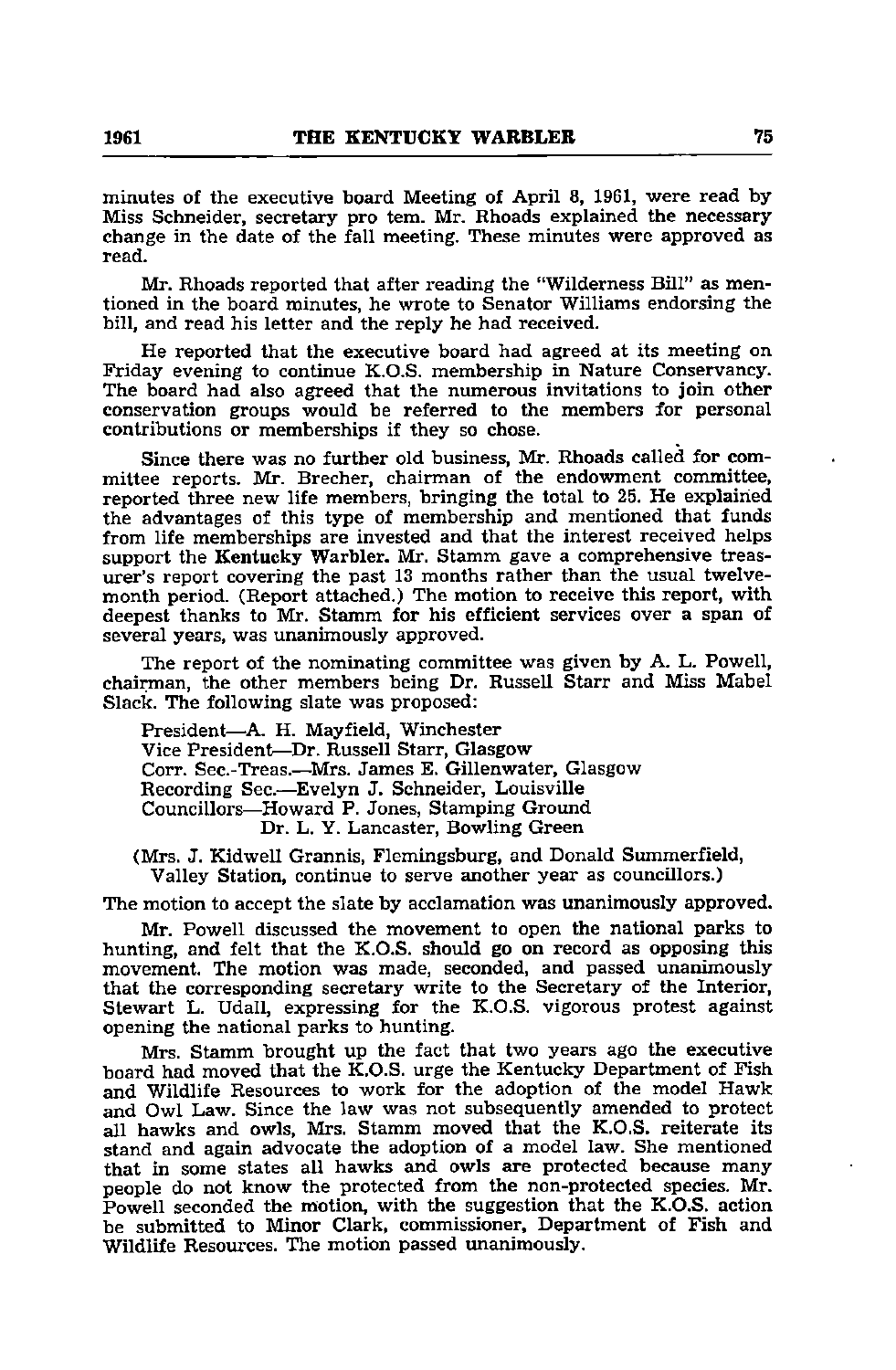Mr. Brecher called attention to the Society's sleeve insignia adopted several years ago. Other members spoke of the advantages of displaying this insignia. Mr. Brecher suggested consideration of a K.O.S. car sticker.

After Dr. Wilson mentioned the possibility of our being excluded from the Chaney as well as from the McElroy farm for the usual spring study, Miss Slack suggested that because it is difficult for some mem bers to be away for two week-ends in one month, the spring meeting might be held in connection with the Wilson Ornithological Society meet ing at Purdue University, April 6-8. It was agreed that, as has been customary, the time and place of the spring K.O.S. meeting be deter mined by the executive board.

Mr. Brecher moved a rising vote of thanks to the retiring officers, especially to F. W. Stamm for his untiring work of four years as treas urer, corresponding secretary, and for the mailing of the Warbler.

Mr. Rhoads entertained <sup>a</sup> motion to thank the Mammoth Cave man agement and the Mammoth Cave Hotel for their concern and efficiency in making our meetings and field trips pleasant and our stay comfort able.

The business session then adjourned.

The annual dinner was held at 6:45 p.m. in the hotel dining room, Mr. Rhoads presiding. After the introduction of those at the speaker's table, Dr. Wilson outlined the field trips planned for Sunday morning. Mr. Albert Ganier presented to the K.O.S. a framed Rex Brasher print which had hung in Walnut Log Lodge at Reelfoot Lake since the meeting of the K.O.S. there in the fall of 1934. It is signed in the lower margin by all the members then attending. Mr. Ganier had obtained the print recently when the old lodge was torn down and now placed it in the care of Mabel Slack, who had been elected secretary at the 1934 meeting.

Mr. Rhoads then introduced the speaker of the evening, Mr. Bernie Skipworth, a district supervisor of the Kentucky Department of Fish and Wildlife Resources. After explaining the organization and the work of the department and its various divisions, he showed a sound color motion picture, "The Story of the Mourning Dove," which gave an excellent life history of this species, including the courtship behavior, the hazards of rivalry, weather, and enemies; nest building, incubation, feeding and growth of young, banding of nestlings. This phase was followed by a sequence on the management and hunting of doves. After a discussion period, the meeting adjourned.

The field trip on Sunday morning led by Dr. Wilson across Green River gave everyone the opportunity of seeing the Evening Grosbeak as one of the highlights of the week-end. Several members who stayed until Monday had the good fortune to see the Virginia Rail, discovered by Oscar McKinley Bryens within easy walking distance from the hotel. A total of 54 species was recorded.

> Respectfully submitted, Evelyn J. Schneider Secretary pro tem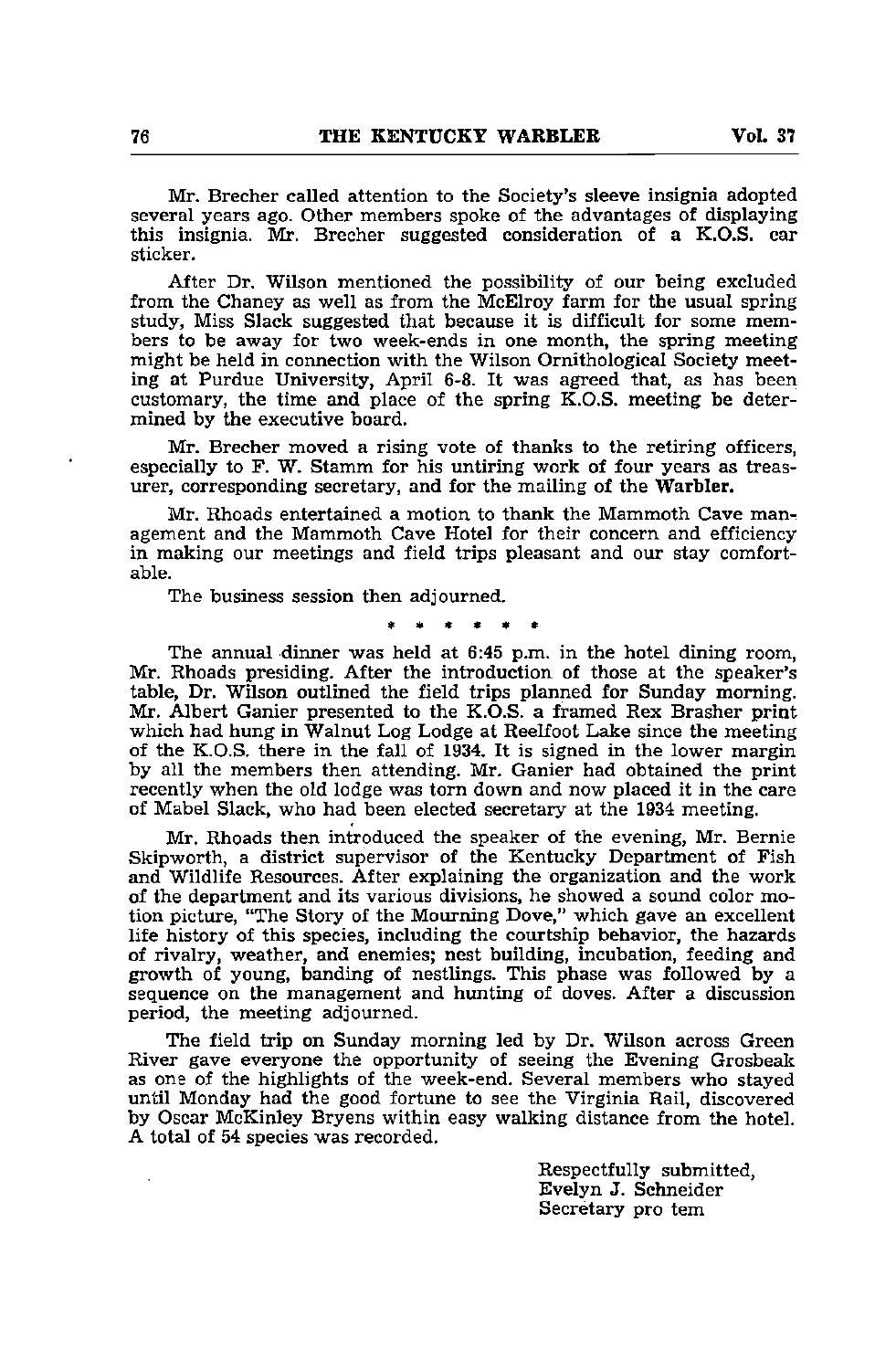# KENTUCKY ORNITHOLOGICAL SOCIETY

Report of Treasurer

November 1, 1961

# GENERAL FUND

| Bank balance as shown by last report dated |          |
|--------------------------------------------|----------|
|                                            | \$340.89 |

# Receipts

| Interest Income-Jefferson Federal Savings &      | 68.03  |            |
|--------------------------------------------------|--------|------------|
| Contributions to the Gordon Wilson Fund          |        |            |
|                                                  | 5.00   |            |
|                                                  | 4.00   |            |
|                                                  | 12.00  |            |
| Sale of bibliographies, check lists, books, etc. | 26.26  |            |
|                                                  | 6.25   |            |
|                                                  | 342.00 |            |
| Receipts-Spring Meeting-Bowling Green            | 92.00  |            |
|                                                  |        | \$1,459.54 |
|                                                  |        | \$1,800.43 |

# Disbursements

| Printing Costs-The Kentucky Warbler  \$ 846.85     |        |            |
|----------------------------------------------------|--------|------------|
| Treasurer's expenses:                              |        |            |
|                                                    | 61.58  |            |
|                                                    | 17.53  |            |
|                                                    | 2.00   |            |
|                                                    | 368.46 |            |
| Expenses-Spring Meeting-Bowling Green              | 99.80  |            |
|                                                    | 150.00 |            |
| Transfer to Gordon Wilson Fund for Ornithology     | 5.00   |            |
|                                                    |        | \$1,551.22 |
| Balance on hand in First National Lincoln Bank of  |        |            |
| Louisville, Louisville, Kentucky, November 1, 1961 |        | 249.21     |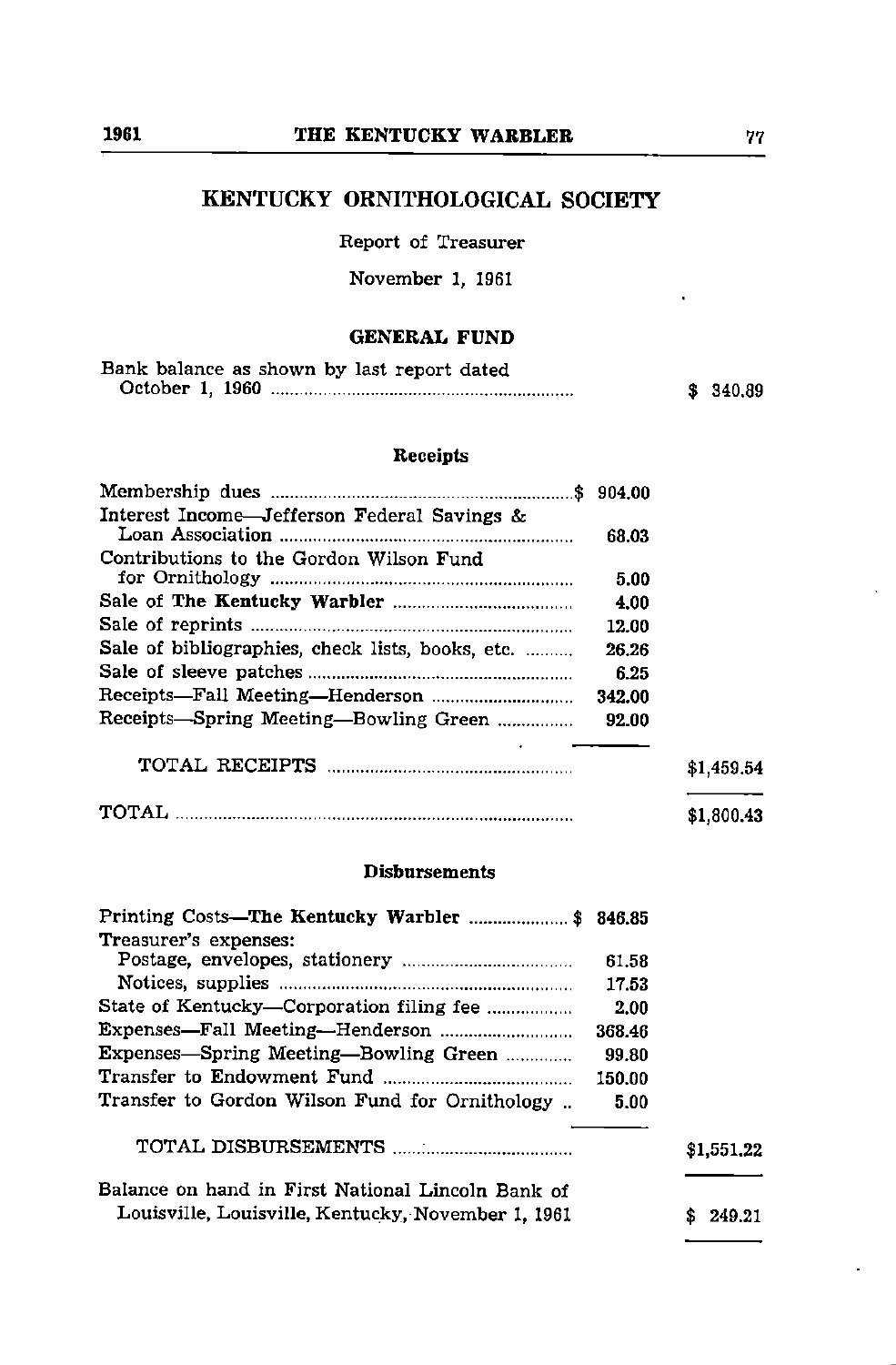# 78 THE KENTUCKY WARBLER Vol. 37

# ENDOWMENT FUND

|            | Balance in Savings Account as shown by last report, |
|------------|-----------------------------------------------------|
| \$591.15   | dated October 1, 1960-Jefferson Federal Savings     |
| 700.00     | Seven (7) full paid shares—Jefferson Federal Sav-   |
| \$1.291.15 | TOTAL-Balance in Fund, October 1, 1960              |

# Receipts

| 28.00 |            |
|-------|------------|
| 23.88 |            |
|       | 201.88     |
|       |            |
|       | \$1,493.03 |

# Disbursements

| Transfer of interest on full paid shares to<br>28.00                                                                                            |              |
|-------------------------------------------------------------------------------------------------------------------------------------------------|--------------|
| Transfer of interest (1960 and 1961) on Savings<br>40.03                                                                                        |              |
|                                                                                                                                                 | 68.03        |
| Balance in Endowment Fund, November 1, 1961                                                                                                     | \$1,425.00   |
| (Seven full-paid shares \$700.00; Savings Account<br>balance \$725.00; Jefferson Federal Savings and<br>Loan Association, Louisville, Kentucky) |              |
| GORDON WILSON FUND FOR ORNITHOLOGY                                                                                                              |              |
| Balance in Savings Account as shown by last report,                                                                                             | \$<br>576.58 |
| Receipts                                                                                                                                        |              |
| 5.00<br>23.28                                                                                                                                   |              |
|                                                                                                                                                 | 28.28<br>\$  |
| Balance in Savings Account, November 1, 1961, in<br>Greater Louisville First Federal Savings and                                                |              |

(Principal of Fund, \$553.00; Accumulated Interest, \$51.86)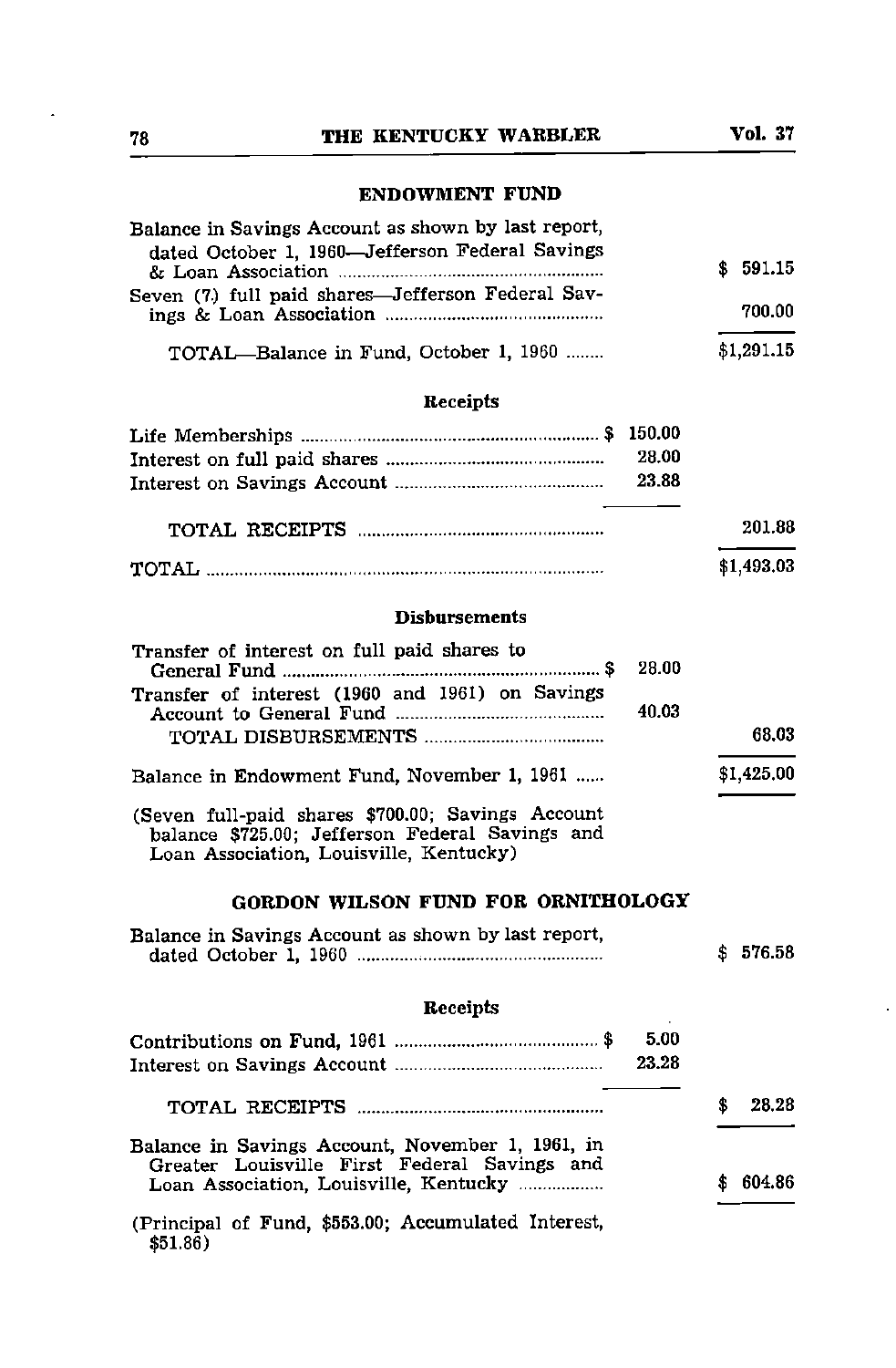# BALANCE SHEET

# as of

November 1, 1961

# Assets:

|                                    | \$249.21   |
|------------------------------------|------------|
|                                    | 1,425.00   |
| Gordon Wilson Fund for Ornithology | 604.86     |
|                                    | \$2,279.07 |
|                                    | \$2,279.07 |

Respectfully submitted, F. W. Stamm, Treasurer

 $\mathcal{A}_\mathbf{S}$ Y. χķ

# MEMBERS AND GUESTS ATTENDING THE MEETINGS

BOWLING GREEN; Dr. and Mrs. L. Y. Lancaster, Dr. R. N. Pace, Mr. and Mrs. D. C. Riley, Herbert E. Shadowen, Mr. and Mrs. V. H. Talbott, Dr. Gordon Wilson; BROOKS STATION: Amy Deane; BURKES-VILLE: Charles S. Guthrie, Randall Morgan; DEATSVILLE: Cletis Weller; GLASGOW: Mrs. James Gillenwater, Dr. and Mrs. George McKinley, Mary Clyde Nuckols, Burnis Skipworth, Dr. and Mrs. Russell Starr; HENDERSON: Mr. and Mrs. W. P. Rhoads, Mrs. Carolyn Summers, Wiley Summers; LEXINGTON: Mr. and Mrs. M. B. Flynn, Mrs. H, T. Holladay, Mrs. Robert O. Myers, Conley Webster; LOUISVILLE: Mr. and Mrs. Leonard C. Brecher, Mrs. L. E. Colgle, Mrs. C. H. Hardwick, Andrew Lewis, Dr. and Mrs. H. B. Lovell, Henry B. Pieper, Louis Pieper, Marie Pieper, Evelyn Schneider, Mable Slack, Mr. and Mrs. F. W. Stamm, Elsie Stewart, Mrs. S. Charles Thacher, Mr. and Mrs. L. C. Wetherell, Audrey Wright; MACEO: Mr. and Mrs. A. L. Powell, Jr., Wilton Powell; MAM MOTH CAVE: W. C. Dilley; MURRAY: Mickey Buzzard, Evelyn Cole, Willard Gray, Dr. and Mrs. Hunter M. Hancock, Clell Peterson, David Ratajik, R. L. Sneed, Walter Taylor, James W. Wilke; PARK CITY: Cleo Hogan; RICHFIELD: Mr. and Mrs. Roy P. Milliken; RICHMOND: Tom Hutto, Dan J. Schreiber; STAMPING GROUND: Mr. and Mrs. Howard Jones; VALLEY STATION: Mr. and Mrs. Don Summerfield; WIN CHESTER: Mr. and Mrs. A1 H. Mayfield; WHITE PIGEON, MICHIGAN: Oscar McKinley Bryens; NASHVILLE, TENNESSEE: Albert F. Ganier.